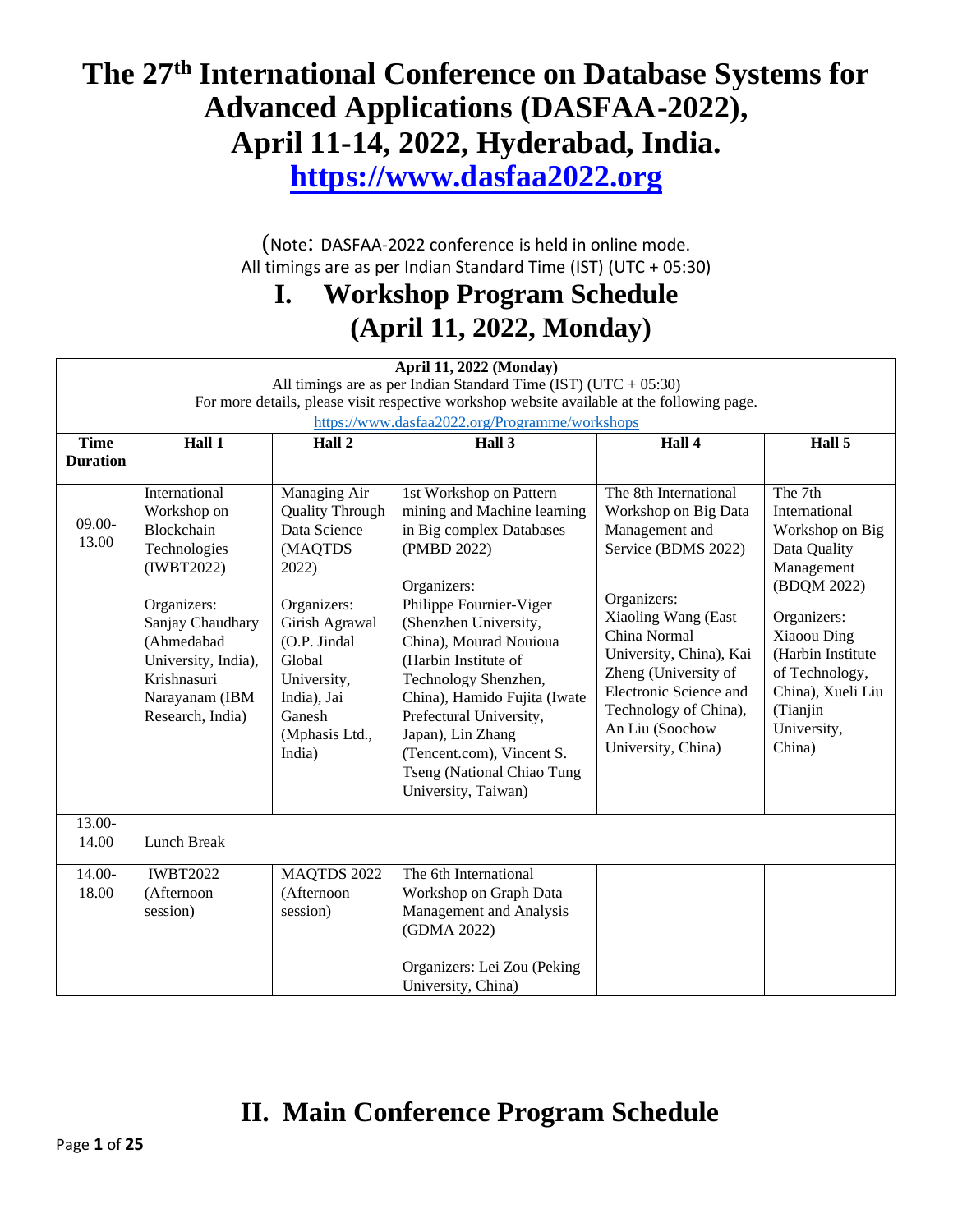# **(April 12-14, 2022, Tuesday to Thursday)**

|                 | <b>April 12, 2022 (Tuesday)</b>                                                                                                                                                                                                                                                                                                                                                                                                                                                                                                                                                                  |                                                                                                             |                                                                                            |                                                                                                        |                                                                                                                                                                                                                |
|-----------------|--------------------------------------------------------------------------------------------------------------------------------------------------------------------------------------------------------------------------------------------------------------------------------------------------------------------------------------------------------------------------------------------------------------------------------------------------------------------------------------------------------------------------------------------------------------------------------------------------|-------------------------------------------------------------------------------------------------------------|--------------------------------------------------------------------------------------------|--------------------------------------------------------------------------------------------------------|----------------------------------------------------------------------------------------------------------------------------------------------------------------------------------------------------------------|
| <b>Time</b>     | All timings are as per Indian Standard Time (IST) (UTC + $05:30$ )<br>$\overline{Hall 2}$<br>Hall1<br>Hall $3$<br>Hall 4<br>Hall 5                                                                                                                                                                                                                                                                                                                                                                                                                                                               |                                                                                                             |                                                                                            |                                                                                                        |                                                                                                                                                                                                                |
| <b>Duration</b> |                                                                                                                                                                                                                                                                                                                                                                                                                                                                                                                                                                                                  |                                                                                                             |                                                                                            |                                                                                                        |                                                                                                                                                                                                                |
| 08.30-09.00     | Inauguration<br>Lei Chen (Hong Kong University of Science and Technology, Hong Kong), P. J. Narayanan (IIIT Hyderabad, India), S.<br>Sudarshan (IIT Bombay, India), Masaru Kitsuregawa (University of Tokyo, Japan), P. Krishna Reddy (IIIT Hyderabad,<br>India), Mukesh Mohania (IIIT Delhi, India), Anirban Mondal (Ashoka University, India), Arnab Bhattacharya (IIT<br>Kanpur, India), Lee Mong Li Janice (National University of Singapore, Singapore), Divyakant Agrawal (University of<br>California, Santa Barbara, USA), Prasad M. Deshpande (Google), Rajeev Gupta (Microsoft, India) |                                                                                                             |                                                                                            |                                                                                                        |                                                                                                                                                                                                                |
| $09.00 - 10.00$ | Keynote by Gautham Das (University of Texas at Arlington) (Hall 1)<br>Title: Fairness in Database Querying<br>Chair: Mukesh Mohania (IIIT, Delhi)                                                                                                                                                                                                                                                                                                                                                                                                                                                |                                                                                                             |                                                                                            |                                                                                                        |                                                                                                                                                                                                                |
| 10.00-10.15     | <b>Tea break</b>                                                                                                                                                                                                                                                                                                                                                                                                                                                                                                                                                                                 |                                                                                                             |                                                                                            |                                                                                                        |                                                                                                                                                                                                                |
| 10.15-12.30     | Research Session #1<br>(Queries)<br>Chair: P Radha<br>Krishna (NIT<br>Warangal, India)                                                                                                                                                                                                                                                                                                                                                                                                                                                                                                           | <b>Research Session #2</b><br>(Text and Image-I)<br>Chair: Anil Kumar<br>Vuppala (IIIT<br>Hyderabad, India) | <b>Research Session #3</b><br>(Applications of ML-I)<br>Chair: $\langle \rangle$           | Industry Session #1<br>(Advancing<br>Recommendation<br>Systems)<br>Chair: Prasad<br>Deshpande (Google) | Tutorial Session #2<br>(Title: Reachability)<br>on Large-scale<br>Graphs: Models,<br>Techniques, and<br>Trends)<br>Chair: Lini Thomas<br>(IIIT Hyderabad)                                                      |
| 12.30-13.30     |                                                                                                                                                                                                                                                                                                                                                                                                                                                                                                                                                                                                  |                                                                                                             | <b>Lunch break</b>                                                                         |                                                                                                        |                                                                                                                                                                                                                |
| 13.30-14.45     | Demo and PhD Consortium                                                                                                                                                                                                                                                                                                                                                                                                                                                                                                                                                                          | Chair: Anirban Mondal (Ashoka University, India)                                                            |                                                                                            |                                                                                                        |                                                                                                                                                                                                                |
| 14.45-16.30     | <b>Research Session #4</b><br>$(Graphs-I)$<br>Chair: Vasudha<br>Bhatnagar<br>(University of Delhi)                                                                                                                                                                                                                                                                                                                                                                                                                                                                                               | <b>Research Session #5</b><br>(Text and Image-II)<br>Chair: $\langle \rangle$                               | <b>Research Session #6</b><br>(Recommendation-I)<br>Chair: Manish Singh<br>(IIT Hyderabad) |                                                                                                        | Tutorial Session #1<br>(Title: Make Wise<br>Decisions for Your<br><b>DBMSs: Workload</b><br>Forecasting and<br>Performance<br><b>Prediction Before</b><br>Execution)<br>Chair: Vikram Pudi<br>(IIIT Hyderabad) |
| 16.30-17.00     |                                                                                                                                                                                                                                                                                                                                                                                                                                                                                                                                                                                                  |                                                                                                             | <b>Tea break</b>                                                                           |                                                                                                        |                                                                                                                                                                                                                |
| 17.00-18.30     | <b>Panel Session</b><br>Panelists:<br>Jaydeep Sen (IBM Research, India),<br>Lei Zou (Peking University, China)                                                                                                                                                                                                                                                                                                                                                                                                                                                                                   | Georgia Koutrika (Athena Research, Greece),<br>Immanuel Trummer (Cornell University, USA)                   | Moderator: Kurt Stockinger (Zurich University of Applied Sciences, Switzerland)            |                                                                                                        |                                                                                                                                                                                                                |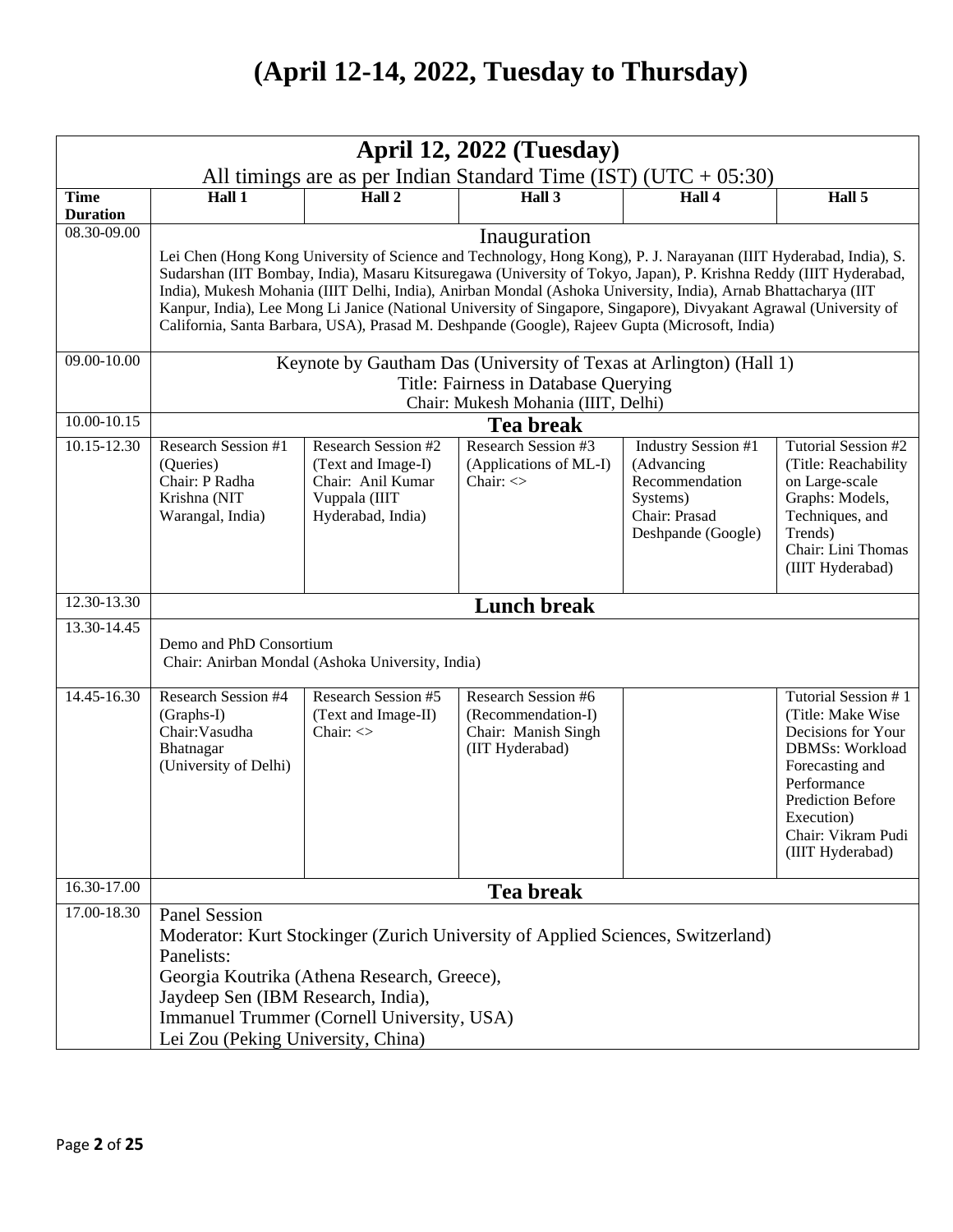| April 13, 2022 (Wednesday) |                                                                                                           |                                                                                                         |                                                                                       |                                                                                                               |                                                                                                                                                              |
|----------------------------|-----------------------------------------------------------------------------------------------------------|---------------------------------------------------------------------------------------------------------|---------------------------------------------------------------------------------------|---------------------------------------------------------------------------------------------------------------|--------------------------------------------------------------------------------------------------------------------------------------------------------------|
|                            | All timings are as per Indian Standard Time (IST) (UTC + $05:30$ )                                        |                                                                                                         |                                                                                       |                                                                                                               |                                                                                                                                                              |
| Time Duration              | Hall 1                                                                                                    | Hall <sub>2</sub>                                                                                       | Hall 3                                                                                | Hall 4                                                                                                        | Hall 5                                                                                                                                                       |
| $09.00 - 10.00$            |                                                                                                           |                                                                                                         | Keynote by Tirthankar Lahri (Oracle Corporation) (Hall 1)                             |                                                                                                               |                                                                                                                                                              |
|                            |                                                                                                           |                                                                                                         | Title: Oracle Database In-Memory: The Enterprise, at Warp Speed!                      |                                                                                                               |                                                                                                                                                              |
|                            | Chair: Masaru Kitsuregawa (University of Tokyo, Japan)                                                    |                                                                                                         |                                                                                       |                                                                                                               |                                                                                                                                                              |
| 10.00-10.15                | <b>Tea break</b>                                                                                          |                                                                                                         |                                                                                       |                                                                                                               |                                                                                                                                                              |
| 10.15-12.30                | Research Session #7<br>(Spatio-temporal Data)<br>Chair: Uday Kiran, (The<br>University of Aizu,<br>Japan) | <b>Research Session #8</b><br>(Recommendation-II)<br>Chair: Vikram Goel<br>(IIIT Delhi)                 | <b>Research Session #9</b><br>(Applications of ML-II)<br>Chair: $\leq$                | <b>Industry Session #2</b><br>(Data Management<br>and Search)<br>Chair: Rajasekar<br>Krishnamurthy<br>(Adobe) | Tutorial Session #3<br>(Title: A tutorial on<br>biomedical image<br>segmentation using<br>deep learning)<br>Chair: Sudipta                                   |
|                            |                                                                                                           |                                                                                                         |                                                                                       |                                                                                                               | Banerjee (IIIT<br>Hyderabad, India)                                                                                                                          |
| 12.30-13.30                |                                                                                                           |                                                                                                         | <b>Lunch break</b>                                                                    |                                                                                                               |                                                                                                                                                              |
| 13.30-14.30                | Keynote by: Ioana Manolescu (Inria and Institut Polytechnique de Paris) (Hall 1)                          |                                                                                                         |                                                                                       |                                                                                                               |                                                                                                                                                              |
|                            |                                                                                                           |                                                                                                         | Title: Teasing journalistic findings out of heterogeneous sources: a data/AI journey  |                                                                                                               |                                                                                                                                                              |
|                            | Chair: Srinath Srinivasa (IIIT Bangalore, India)                                                          |                                                                                                         |                                                                                       |                                                                                                               |                                                                                                                                                              |
| 14.30-16.15                | <b>Research Session #10</b><br>(Algorithms-I)<br>Chair: Anirban Mondal<br>(Ashoka University)             | Research Session #11<br>(Systems)<br>Chair: Satish Narayana<br>Srirama<br>(University of<br>Hyderabad)  | Research Session #12<br>(Applications of ML-III)<br>Chair: $\Diamond$                 |                                                                                                               | Tutorial Session #4<br>(Title:<br>AI Meets NoSOL<br>Database: Methods.<br>Opportunities and<br>Challenges)<br>Chair: Kamal<br>Karlapalem (IIIT<br>Hyderabad) |
| 16.15-16.30                |                                                                                                           |                                                                                                         | <b>Tea break</b>                                                                      |                                                                                                               |                                                                                                                                                              |
| 16.30-18.00                | Research Session #13<br>(Security)<br>Chair: Ashok Kumar<br>Das (IIIT Hyderabad)                          | Research Session #14<br>(Text and Image-III)<br>Chair: Anil Kumar<br>Vuppala (IIIT<br>Hyderabad, India) | Research Session #15<br>$(Graphs-II)$<br>Chair: Tanmoy<br>Chakraborty (IIIT<br>Delhi) |                                                                                                               |                                                                                                                                                              |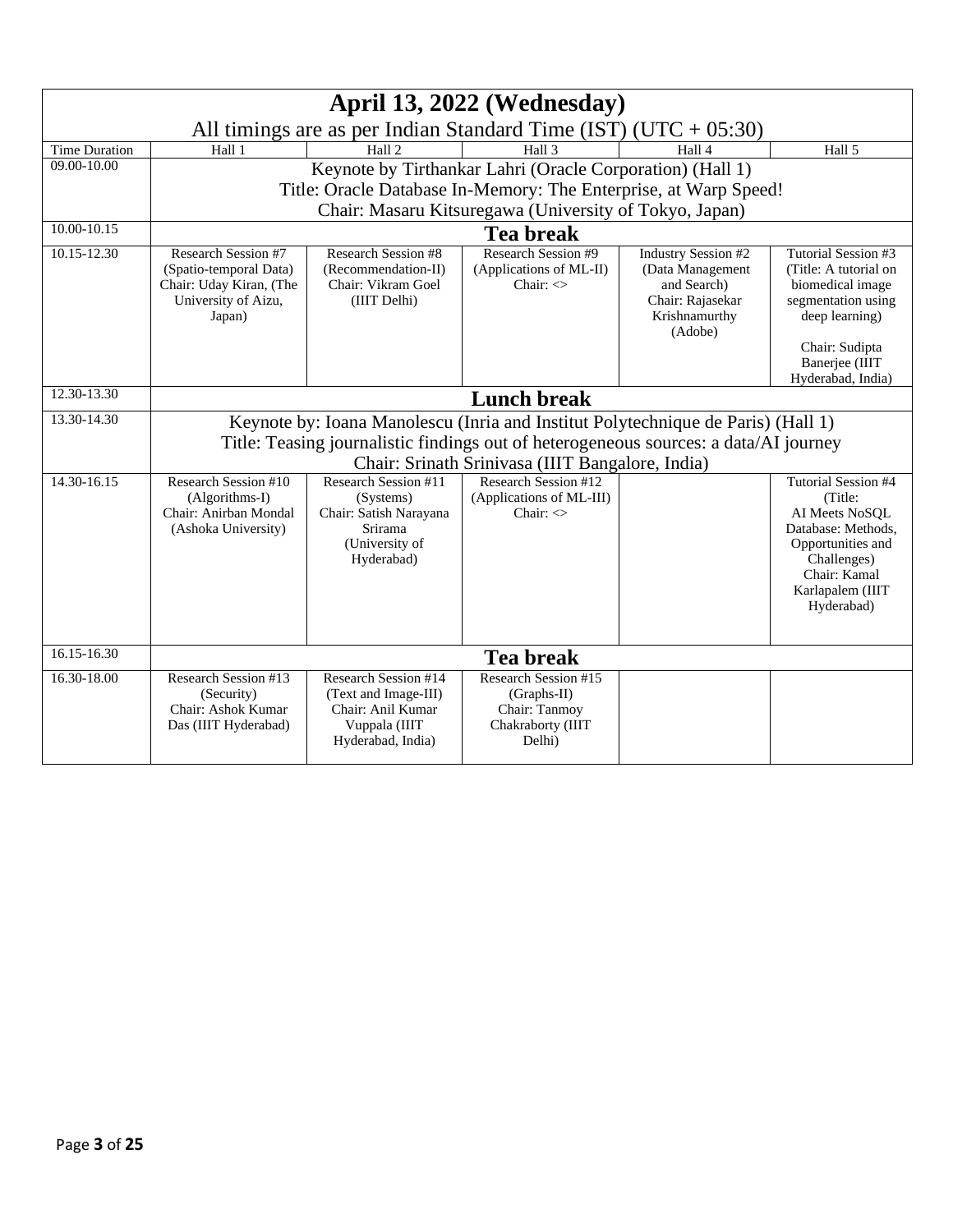|                      | April 14, 2022 (Thursday)                                                                                                                                                 |                                                                   |                                                                                                               |                                                                                                                   |                                                                                                                                                       |
|----------------------|---------------------------------------------------------------------------------------------------------------------------------------------------------------------------|-------------------------------------------------------------------|---------------------------------------------------------------------------------------------------------------|-------------------------------------------------------------------------------------------------------------------|-------------------------------------------------------------------------------------------------------------------------------------------------------|
|                      | All timings are as per Indian Standard Time (IST) ( $UTC + 05:30$ )                                                                                                       |                                                                   |                                                                                                               |                                                                                                                   |                                                                                                                                                       |
| <b>Time Duration</b> | Hall 1                                                                                                                                                                    | Hall 2                                                            | Hall 3                                                                                                        | Hall 4                                                                                                            | Hall 5                                                                                                                                                |
| 09.00-10.00          |                                                                                                                                                                           |                                                                   | Keynote by Sunita Sarawagi (IIT Bombay) (Hall 1)<br>Title: Modern AI for Age-old problems of Database Systems |                                                                                                                   |                                                                                                                                                       |
|                      |                                                                                                                                                                           |                                                                   | Chair: Sang-Won Lee (SKKU, Korea)                                                                             |                                                                                                                   |                                                                                                                                                       |
| 10.00-10.15          | Tea break                                                                                                                                                                 |                                                                   |                                                                                                               |                                                                                                                   |                                                                                                                                                       |
| 10.15-12.30          | Research Session #16<br>(Algorithms-II)<br>Chair: Uday Kiran,<br>(The University of<br>Aizu, Japan)                                                                       | Research Session #17<br>(Recommendation-III)<br>Chair: $\Diamond$ | Research Session #18<br>(Applications of ML-IV)<br>Chair: $\Diamond$                                          | Industry Session #3<br>(Industrial Machine<br>Learning<br>Applications) Chair:<br>Daxin<br>Jiang,<br>(Micorosoft) | Tutorial Session #5<br>(Title:<br>Time Series Anomaly<br>Detection Toolkit for<br>AI Applications)<br>Chair: Praveen<br>Paruchuri (IIIT<br>Hyderabad) |
| 12.30-13.30          | <b>Lunch break</b>                                                                                                                                                        |                                                                   |                                                                                                               |                                                                                                                   |                                                                                                                                                       |
| 13.30-14.30          | Keynote by Guoliang Li (Tsinghua University, Beijing, China) (Hall 1)<br>Title: openGauss: An Autonomous Database System<br>Chair: Arnab Bhattacharya (IIT Kanpur, India) |                                                                   |                                                                                                               |                                                                                                                   |                                                                                                                                                       |
| 14.30-16.15          | Research Session #19<br>(Knowledge Bases)<br>Chair: V. Raghava<br>Mutharaju (IIIT Delhi)                                                                                  | Research Session #20<br>(Text and Image-IV)<br>Chair: $\leq$      | Research Session #21<br>(Recommendation-IV)<br>Chair: V.Ravi (IDRBT,<br>Hyderabad)                            |                                                                                                                   |                                                                                                                                                       |
| 16.15-16.30          |                                                                                                                                                                           |                                                                   | Concluding Remarks (Hall 1)<br>Chair: P.Krishna Reddy (IIIT Hyderabad)                                        |                                                                                                                   |                                                                                                                                                       |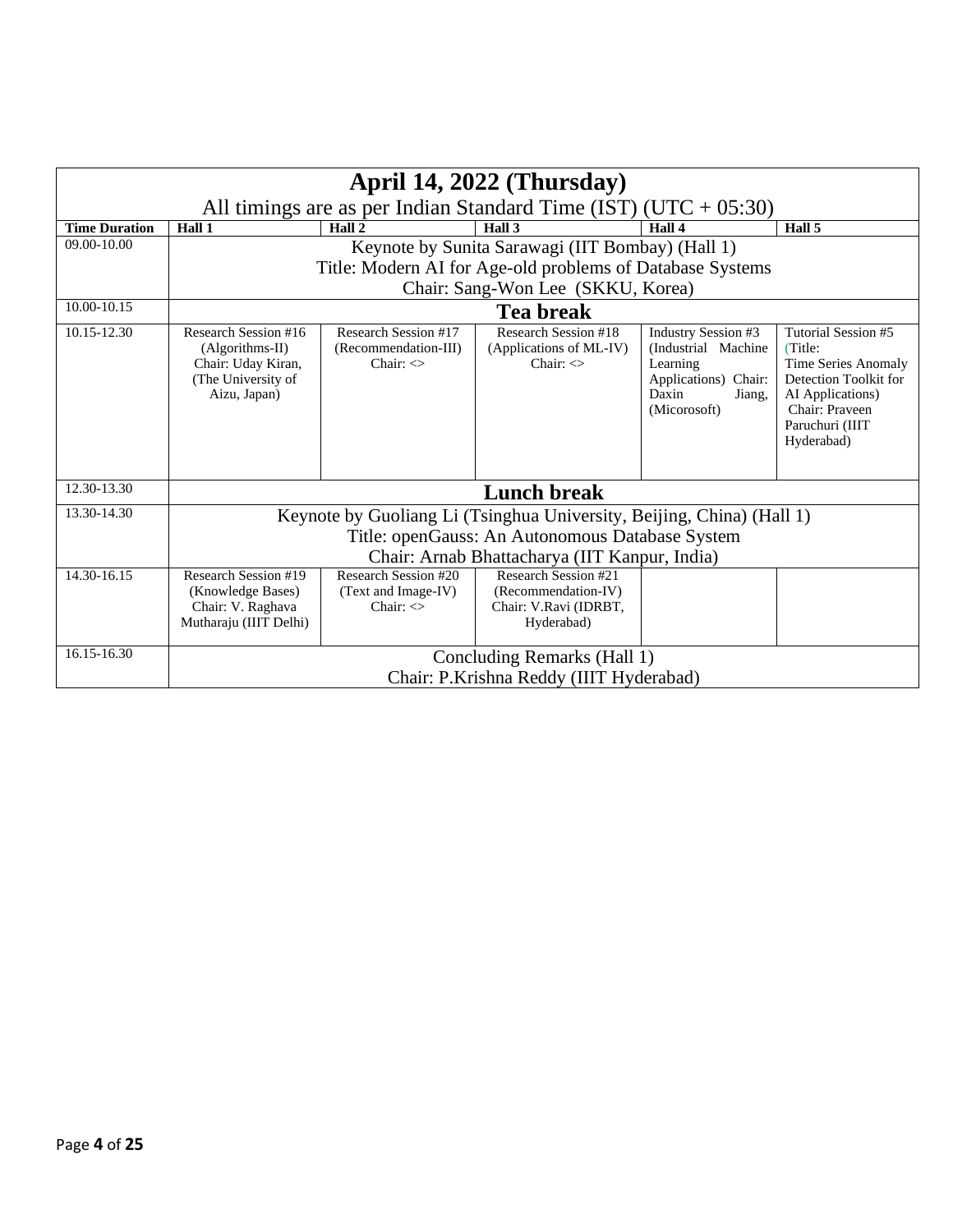# Program Details

| 1. Keynote talks (All timings are as per Indian Standard Time (IST) (UTC + 05:30)) |  |  |  |  |  |
|------------------------------------------------------------------------------------|--|--|--|--|--|
|------------------------------------------------------------------------------------|--|--|--|--|--|

| Date and Time<br>(Hall 1)                                          | <b>Details</b>                                                                                                                                                                                                                                                                                                                                                                                                                                                                                                                                                                                                                                                                                                                                                                                                                                                                                                                                        |
|--------------------------------------------------------------------|-------------------------------------------------------------------------------------------------------------------------------------------------------------------------------------------------------------------------------------------------------------------------------------------------------------------------------------------------------------------------------------------------------------------------------------------------------------------------------------------------------------------------------------------------------------------------------------------------------------------------------------------------------------------------------------------------------------------------------------------------------------------------------------------------------------------------------------------------------------------------------------------------------------------------------------------------------|
| Keynote 1<br>(April 12, 2022,<br>Tuesday, 09.00-<br>10.00, Hall 1) |                                                                                                                                                                                                                                                                                                                                                                                                                                                                                                                                                                                                                                                                                                                                                                                                                                                                                                                                                       |
|                                                                    | Gautam Das, Director of Center for Artificial Intelligence and Big Data (CARIDA) and Database Exploration<br>Laboratory (DBXLAB), University of Texas at Arlington.                                                                                                                                                                                                                                                                                                                                                                                                                                                                                                                                                                                                                                                                                                                                                                                   |
|                                                                    | Title: Fairness in Database Querying                                                                                                                                                                                                                                                                                                                                                                                                                                                                                                                                                                                                                                                                                                                                                                                                                                                                                                                  |
|                                                                    | Abstract:                                                                                                                                                                                                                                                                                                                                                                                                                                                                                                                                                                                                                                                                                                                                                                                                                                                                                                                                             |
|                                                                    | We are being constantly judged by automated decision systems that have been criticized for being sometimes<br>discriminatory and unfair. In this talk, we focus on fairness issues that arise when users perform ad-hoc<br>exploration of databases using commonly available querying mechanisms such as selection/range queries,<br>ranking queries, top-k queries, etc. For example, a user may use such queries to retrieve suitable employment<br>opportunities in a jobs database, dating partners in a matching website, or apartments to rent in a real estate<br>database. We will discuss how such querying mechanisms can give sometimes give results that are<br>discriminatory, and discuss approaches to detect, mitigate and prevent such scenarios from occurring. Our<br>work represents some of the initial steps towards the broader goal of integrating fairness conditions into<br>database query processing and data management. |
|                                                                    | <b>Biography:</b>                                                                                                                                                                                                                                                                                                                                                                                                                                                                                                                                                                                                                                                                                                                                                                                                                                                                                                                                     |
|                                                                    | Dr. Das is the Associate Dean for Research, College of Engineering, a Distinguished University Chair<br>Professor of Computer Science and Engineering, Director of the Center for Artificial Intelligence and Big<br>Data (CARIDA), and Director of the Database Exploration Laboratory (DBXLAB) at UT-Arlington. Prior to<br>joining UTA in 2004, he has held positions at Microsoft Research, Compaq Corporation and the University of<br>Memphis. He graduated with a B.Tech in computer science from IIT Kanpur, India in 1983, and with a Ph.D<br>in computer science from the University of Wisconsin, Madison in 1990. He is a Fellow of the IEEE and a<br>member of the ACM.                                                                                                                                                                                                                                                                  |
|                                                                    | Dr. Das has published over 200 papers, many of which have appeared in premier data mining, database and<br>algorithms conferences and journals. His work has received several awards, including the Communications of<br>the ACM Research Highlights in 2021, ACM SIGMOD Research Highlights in 2019, IEEE ICDE 10-Year<br>Influential Paper Award in 2012, ACM SIGKDD Doctoral Dissertation Award (honorable mention) in 2014<br>for his former student, and numerous other awards. He has presented keynotes and invited lectures, tutorials<br>and courses at various universities, research labs, and conferences. He has been on the Editorial Board of the                                                                                                                                                                                                                                                                                      |
|                                                                    | journals ACM Transactions on Database Systems and IEEE Transactions on Knowledge and Data<br>Engineering. He has served in the organization roles of several major conferences, including as General Chair<br>of ACM SIGMOD/PODS 2018.                                                                                                                                                                                                                                                                                                                                                                                                                                                                                                                                                                                                                                                                                                                |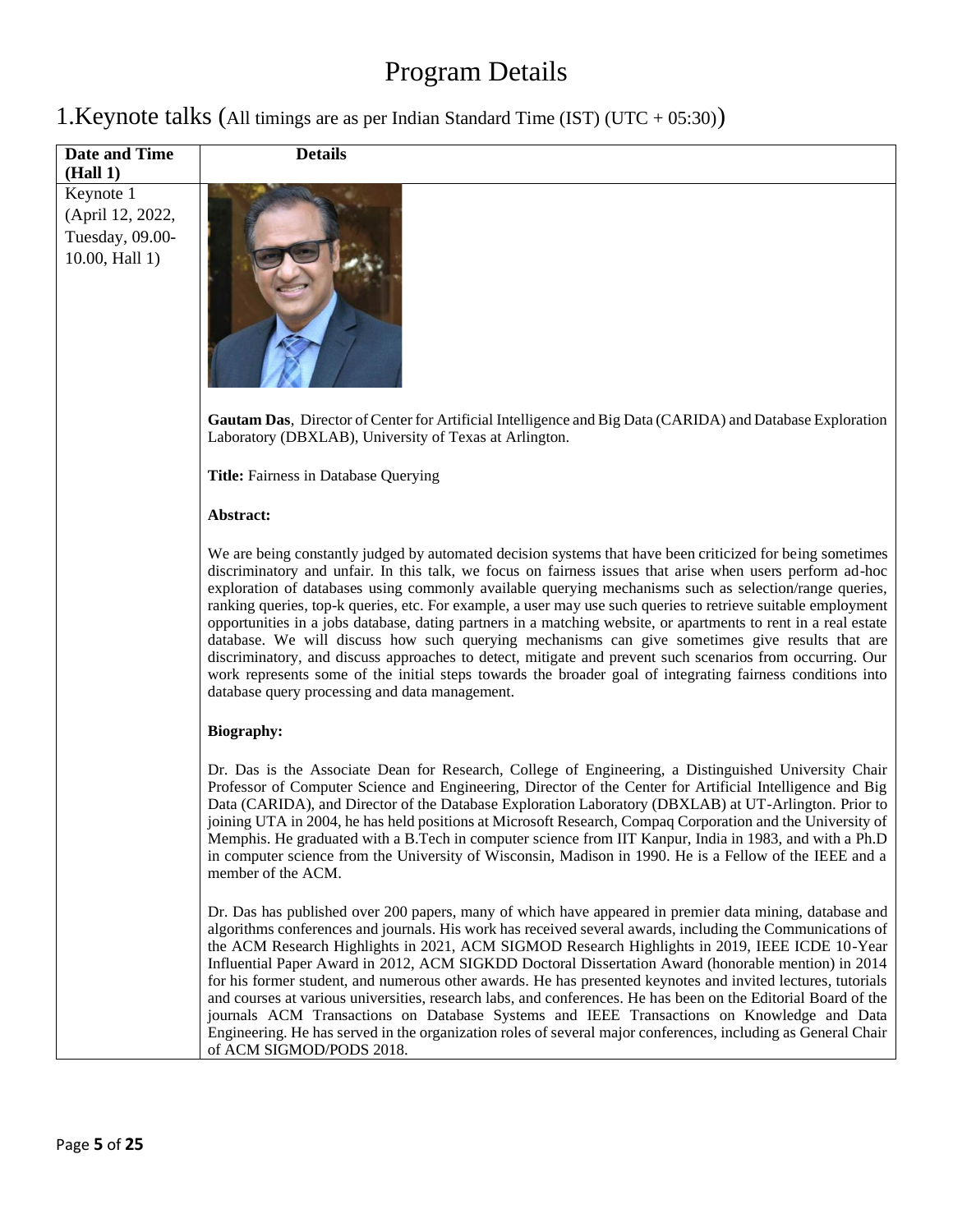| Keynote 2         |
|-------------------|
| (April 13, 2022,  |
| Wednesday,        |
| 09.00-10.00, Hall |
| 1)                |



**Tirthankar Lahiri**, Senior Vice President, Data and In-Memory Technologies, Oracle Corporation

**Title:** Oracle Database In-Memory: The Enterprise, at Warp Speed!

#### **Abstract:**

In-memory computing is more than simply about speed. It enables a fundamental transformation in business processes. Just as air travel enabled more than just the ability to travel faster: It enabled a completely new global economy, reshaped politics, and transformed society. Oracle's Database In-Memory feature similarly enables not just faster analytics, but a fundamental rethinking and drastic simplification of the traditional analytic platform. Combined with Oracle's many converged database capabilities that bring together many data models and many workloads, and with Oracle's Autonomous Database platform that makes self-driving machine-learning powered databases a reality, Oracle Database In-Memory allows for the development of a new category of enterprise architectures, with significant reduction in cost and complexity, while providing unmatched performance for both transactional and analytic workloads.

#### **Biography**:

Tirthankar Lahiri is Senior Vice President of the Data and In-Memory Technologies area within Oracle Database. This includes the Oracle Database Engine (Transactions, Data formats, Indexes, Advanced Compression, Database In-Memory, the Database Filesystem, etc.), the Oracle TimesTen In-Memory Database, and Oracle NoSQLDB. Tirthankar has 26 years of experience in the database industry and has worked on a number of areas such as Performance, Scalability, Manageability and In-Memory architectures. He has 45 issued and several pending patents and a number of academic publications. He has a B.Tech in Computer Science from the Indian Institute of Technology (Kharagpur) and an MS in Electrical Engineering from Stanford University. He was in the PhD program at Stanford and his research included NUMA Operating Systems (the Hive project) and Semistrucured Data (the Ozone project) before his PhD was superceded by his industrial career.

Keynote 3 (April 13, 2022, Wednesday, 13.30-14.30, Hall 1)



**Ioana Manolescu,** Inria and Institut Polytechnique de Paris.

**Title:** Teasing journalistic findings out of heterogeneous sources: a data/AI journey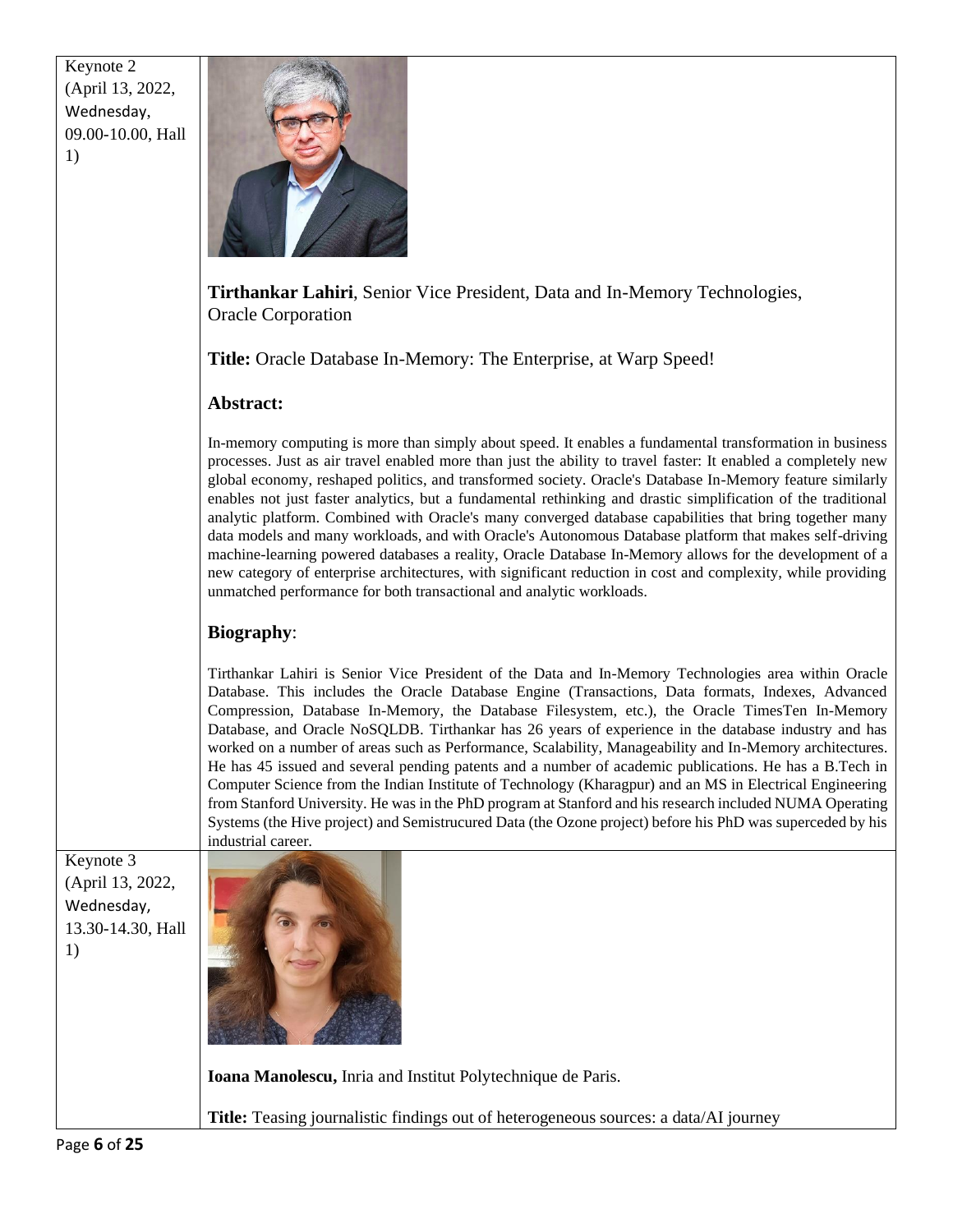Freedom of the press is under thread worldwide, and the quality of information that people have access to is dangerously degraded, under the joint threat of non-democratic governments and fake information propagation. The press as an industry needs powerful data management tools to help them interpret the complex reality surrounding us.

Since 2018, I have been cooperating with journalists from Le Monde, France's leading newspaper, in devising tools for analyzing large and heterogeneuos data sources that they are interested in. This research has been embodied in ConnectionLens, a graph ETL tool capable of ingesting heterogeneous data sources into a graph, enriched (with the help of ML methods) with entities extracted from data of any type. On such integrated graphs, we devised novel algorithms for keyword search, and combine them in more recent research with structured querying. The talk describes the architecture and main algorithmic challenges in building and exploiting ConnectionLens graphs, illustrated in particular on an application where we study conflicts of interest in the biomedical domain. This is joint work with A. Anadiotis, O. Balalau, H. Galhardas and many others. ConnectionLens Web site (papers+code): https://team.inria.fr/cedar/connectionlens/

This research has been funded by Agence Nationale de la Recherche AI Chair SourcesSay (https://sourcessay.inria.fr)

#### **Biography**:

Ioana Manolescu is a senior researcher at Inria Saclay and a part-time professor at Ecole Polytechnique, France. She is the lead of the CEDAR INRIA team focusing on rich data analytics at cloud scale. She is also the scientific director of LabIA, a program ran by the French government whereas AI problems raised by branches of the local and national French public administration are tackled by French research teams. She is a member of the PVLDB Endowment Board of Trustees, and has been Associate Editor for PVLDB, president of the ACM SIGMOD PhD Award Committee, chair of the IEEE ICDE conference, and a program chair of EDBT, SSDBM, ICWE among others. She has co-authored more than 150 articles in international journals and conferences and co-authored books on "Web Data Management" and on "Cloud-based RDF Data Management". Her main research interests algebraic and storage optimizations for semistructured data, in particular Semantic Web graphs, novel data models and languages for complex data management, data models and algorithms for fact-checking and data journalism, a topic where she is collaborating with journalists from Le Monde. She is also a recipient of the ANR AI Chair titled "SourcesSay: Intelligent Analysis and Interconnexion of Heterogeneous Data in Digital Arenas" (2020-2024).

Keynote 4 (April 14, 2022, Thursday, 09.00 - 10.00, Hall 1)



**[Sunita Sarawagi](https://www.cse.iitb.ac.in/~sunita/)** , Institute Chair Professor, Computer Science and Engineering, IIT Bombay.

**Title**: Modern AI for Age-old problems of Database Systems

**Abstract**: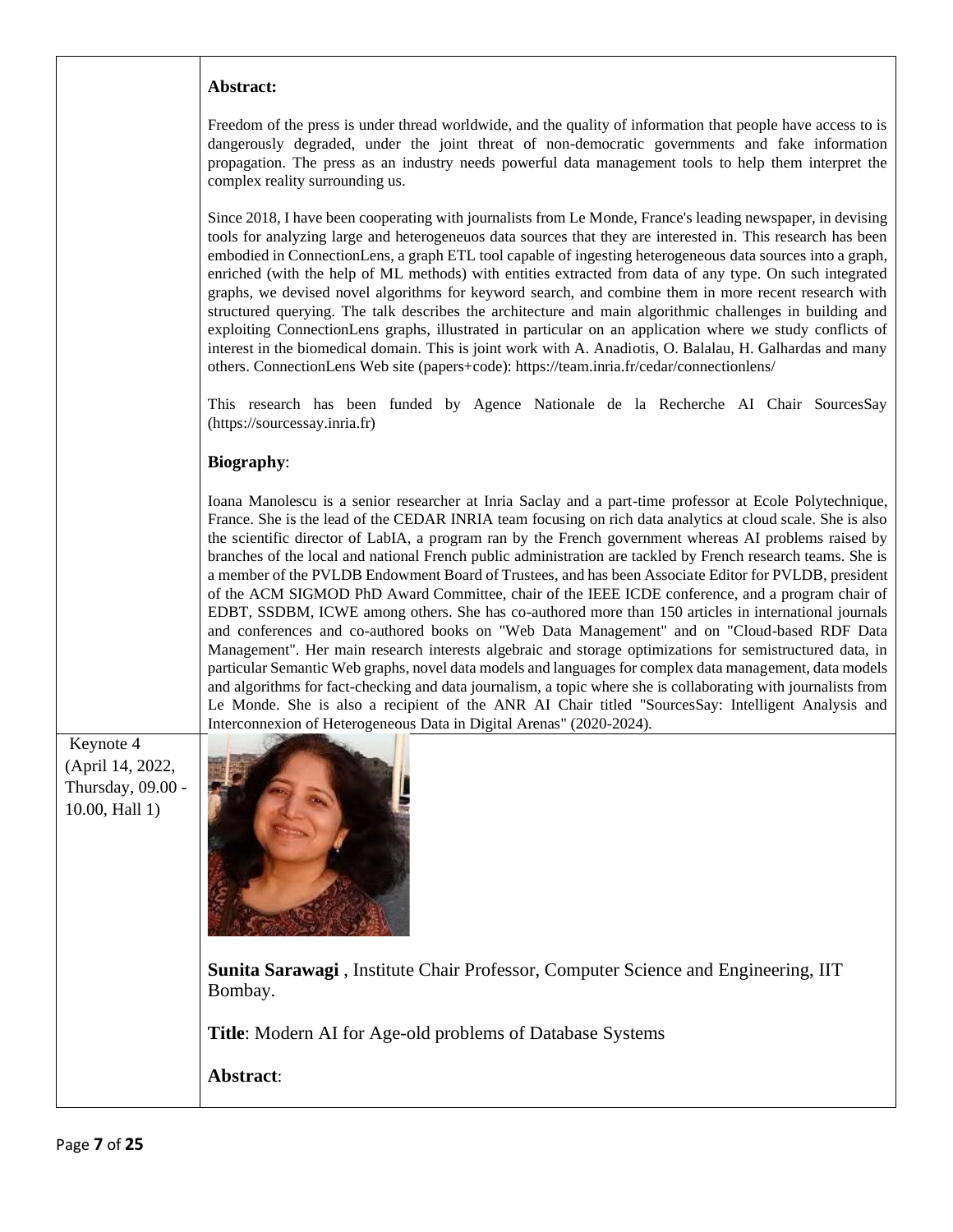|                                                                     | Modern deep learning methods are pushing the frontiers of many challenging problems in database systems.<br>We will discuss state-of-the-art machine learning models that are providing record breaking accuracies on<br>age-old tasks such as entity resolution, missing value imputation and natural language querying. We are also<br>witnessing brand new capabilities that were not possible a few years back. We can perform entity resolution<br>across heterogeneous, multilingual datasets via actively learned nearest neighbor indices, thereby eliminating<br>the need for hand-designing blocking predicates. On multi-dimensional analytical datasets, we can now obtain<br>joint distributions over thousands of interacting time series. Advances in pre-trained language models have<br>significantly increased the capability of handling natural variations in parsing text input to SQL. In this talk<br>we will go over the latest ML research that is enabling these capabilities, and present directions for future<br>research. |
|---------------------------------------------------------------------|---------------------------------------------------------------------------------------------------------------------------------------------------------------------------------------------------------------------------------------------------------------------------------------------------------------------------------------------------------------------------------------------------------------------------------------------------------------------------------------------------------------------------------------------------------------------------------------------------------------------------------------------------------------------------------------------------------------------------------------------------------------------------------------------------------------------------------------------------------------------------------------------------------------------------------------------------------------------------------------------------------------------------------------------------------|
|                                                                     | <b>Biography:</b>                                                                                                                                                                                                                                                                                                                                                                                                                                                                                                                                                                                                                                                                                                                                                                                                                                                                                                                                                                                                                                       |
|                                                                     | Sunita Sarawagi researches in the fields of databases and machine learning. She is institute chair professor at<br>IIT Bombay. She got her PhD in databases from the University of California at Berkeley and a bachelors<br>degree from IIT Kharagpur. She has also worked at Google Research (2014-2016), CMU (2004), and IBM<br>Almaden Research Center (1996-1999). She was awarded the Infosys Prize in 2019 for Engineering and<br>Computer Science, and the distinguished Alumnus award from IIT Kharagpur. She has several publications<br>including best paper awards at ACM SIGMOD, VLDB, ICDM, NIPS, and ICML conferences. She has served<br>on the board of directors of the ACM SIGKDD and VLDB foundation. She was program chair for the ACM<br>SIGKDD 2008 conference, research track co-chair for the VLDB 2011 conference and has served as program<br>committee member for SIGMOD, VLDB, SIGKDD, ICDE, and ICML conferences, and on the editorial<br>boards of the ACM TODS and ACM TKDD journals.                                    |
| Keynote 5<br>(April 14, 2022,<br>Thursday, 13.30-<br>14.30, Hall 1) |                                                                                                                                                                                                                                                                                                                                                                                                                                                                                                                                                                                                                                                                                                                                                                                                                                                                                                                                                                                                                                                         |
|                                                                     | Guoliang Li, Tsinghua University, Beijing, China.                                                                                                                                                                                                                                                                                                                                                                                                                                                                                                                                                                                                                                                                                                                                                                                                                                                                                                                                                                                                       |
|                                                                     | Title: openGauss: An Autonomous Database System                                                                                                                                                                                                                                                                                                                                                                                                                                                                                                                                                                                                                                                                                                                                                                                                                                                                                                                                                                                                         |
|                                                                     | Abstract:                                                                                                                                                                                                                                                                                                                                                                                                                                                                                                                                                                                                                                                                                                                                                                                                                                                                                                                                                                                                                                               |
|                                                                     | In this talk, I will present how to build an autonomous database system. I discuss how to integrate effective<br>learning-based models into database systems to build learned optimizers (including learned query rewrite,<br>learned cost/cardinality estimation, learned join order selection and physical operator selection) and learned<br>database advisors (including self-monitoring, self-diagnosis, self-configuration, and self-optimization). I also<br>propose an effective validation model to validate the effectiveness of learned models. I discuss effective<br>training data management and model management platforms to easily deploy learned models. Finally, I will<br>introduce our autonomous database system openGauss.                                                                                                                                                                                                                                                                                                       |
|                                                                     | <b>Biography:</b>                                                                                                                                                                                                                                                                                                                                                                                                                                                                                                                                                                                                                                                                                                                                                                                                                                                                                                                                                                                                                                       |
|                                                                     | Guoliang Li is a full professor and the deputy head of Department of Computer Science, Tsinghua University,<br>Beijing, China. His research interests include large-scale data integration and cleaning, human-in-the-loop<br>data management, machine learning for database, and database for machine learning. He is a general co-chair<br>of SIGMOD 2021, demo co-chair of VLDB 2021, industry co-chair of ICDE 2022, and PC co-chair of<br>DASFAA 2019. He is also an associate editor of VLDB journal and IEEE TKDE. He is a steering committee                                                                                                                                                                                                                                                                                                                                                                                                                                                                                                    |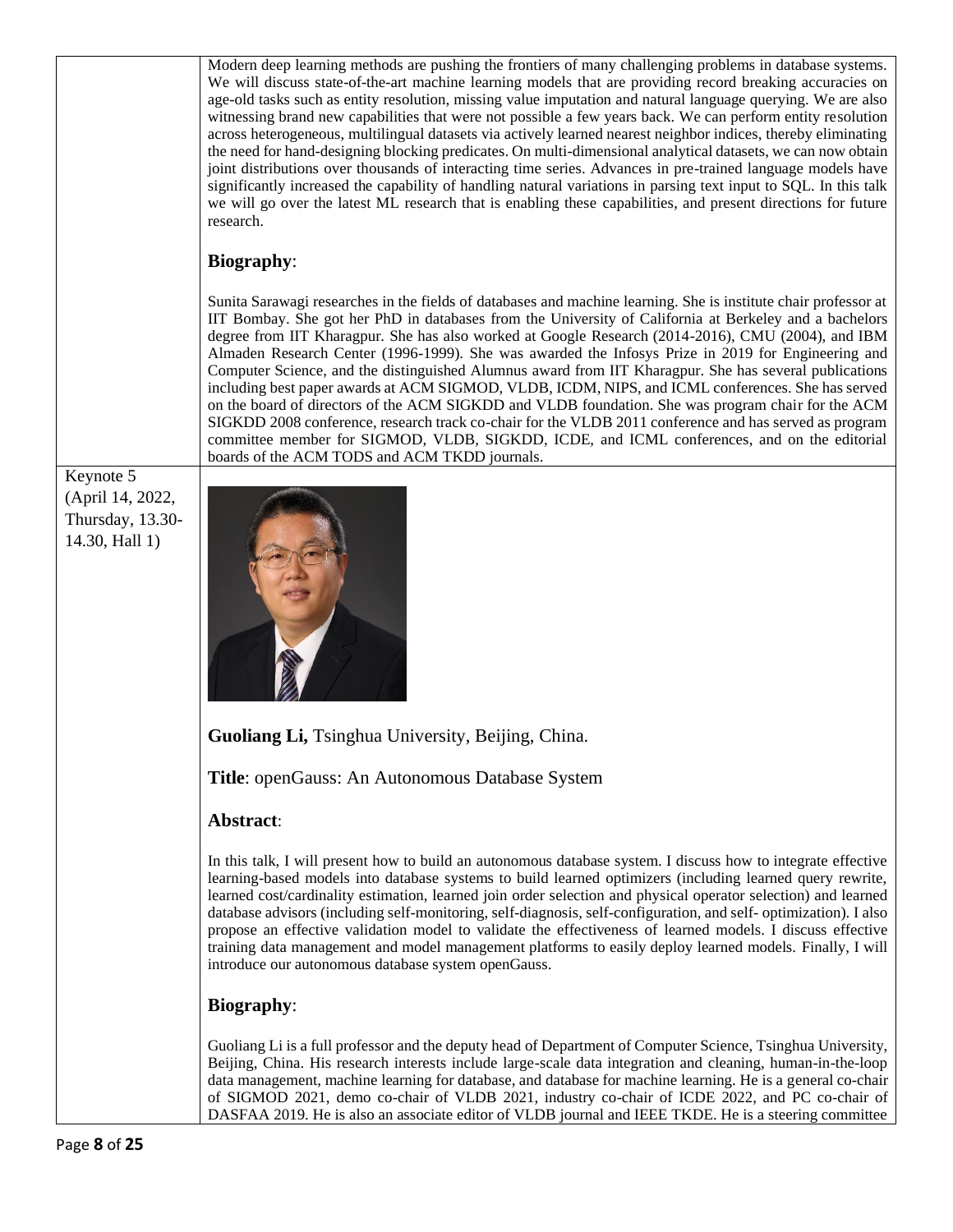| member of IEEE TCDE and DASFAA. He received best paper awards (candidates) of VLDB 2020, ICDE    |
|--------------------------------------------------------------------------------------------------|
| 2018, KDD 2018, CIKM 2017 and DASFAA 2014. He received Early Research Contribution Award of VLDB |
| and Early Career Award of IEEE TCDE.                                                             |

### 2. Panel Session (All timings are as per Indian Standard Time (IST) (UTC + 05:30))

| <b>Panel Session</b>         | <b>Title:</b> Futuristic Data Interfaces                                                                                                                                                                                                                                              |
|------------------------------|---------------------------------------------------------------------------------------------------------------------------------------------------------------------------------------------------------------------------------------------------------------------------------------|
| (April 12, 2022,<br>Tuesday, | Overview:                                                                                                                                                                                                                                                                             |
| 17.00-18.30, Hall<br>1)      | Database systems have been around for more than four decades and have been widely used in<br>academia and industry across the globe. In this panel we discuss the following two questions from<br>various perspectives with four different internationally renowned database experts. |
|                              | What are the challenges of current database interfaces?<br>$\bullet$<br>What solutions do you propose to solve these challenges?                                                                                                                                                      |
|                              | <b>Moderator:</b>                                                                                                                                                                                                                                                                     |
|                              |                                                                                                                                                                                                                                                                                       |
|                              | Kurt Stockinger (Zurich University of Applied Sciences, Switzerland)                                                                                                                                                                                                                  |
|                              | <b>Panelists</b>                                                                                                                                                                                                                                                                      |
|                              | Georgia Koutrika (Athena Research, Greece)                                                                                                                                                                                                                                            |
|                              |                                                                                                                                                                                                                                                                                       |
|                              | Jaydeep Sen (IBM Research, India)                                                                                                                                                                                                                                                     |
|                              | Immanuel Trummer (Cornell University, USA)                                                                                                                                                                                                                                            |
|                              |                                                                                                                                                                                                                                                                                       |
|                              | Lei Zou (Peking University, China)                                                                                                                                                                                                                                                    |
|                              |                                                                                                                                                                                                                                                                                       |
|                              | Moderator: Kurt Stockinger (Zurich University of Applied Sciences, Switzerland)                                                                                                                                                                                                       |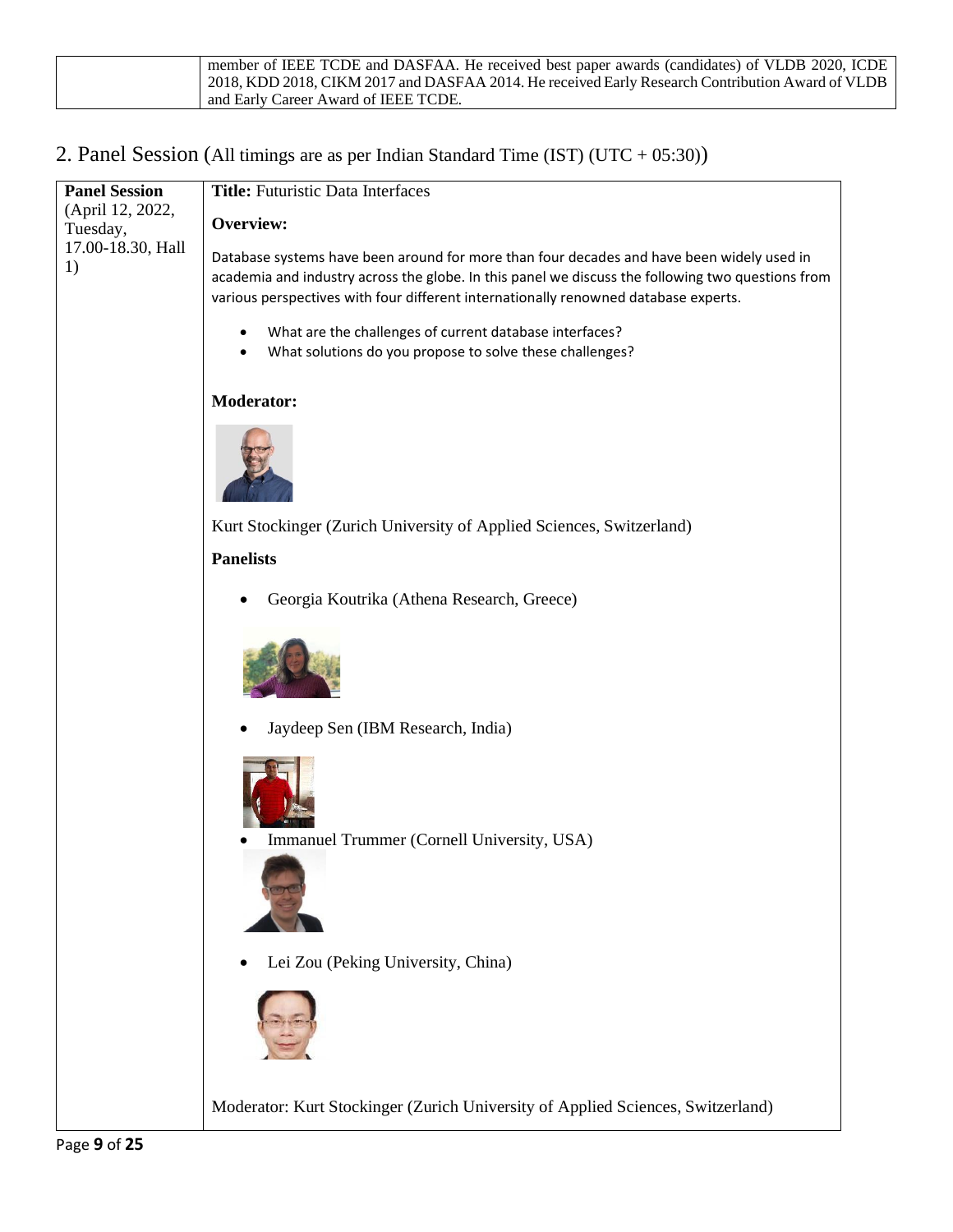Prof. Dr. Kurt Stockinger is Professor of Computer Science, Director of Studies in Data Science at Zurich University of Applied Sciences (ZHAW) and Co-Head of the ZHAW Datalab. His research focuses on Data Science with emphasis on Big Data, Natural Language Query Processing, Query Optimization and Quantum Computing. Essentially, his research interests are at the intersection of databases, natural language processing and machine learning. He is also on the Advisory Board of Callista Group AG and the International AIQT Foundation. Previously Kurt Stockinger worked at Credit Suisse in Zurich, Switzerland, at Lawrence Berkeley National Laboratory in Berkeley, California, at California Institute of Technology, California as well as at CERN in Geneva, Switzerland. He holds a Ph.D. in computer science from CERN / University of Vienna.

(i) Georgia Koutrika (Athena Research, Greece)

#### **Title: Intelligent Data Assistants**

Abstract: Data is considered the 21st century's most valuable commodity. Analysts exploring data sets for insight, scientists looking for patterns, and consumers looking for information are just a few examples of user groups that need to access and dig into data. Despite technological advances in the data exploration and data management domains, existing systems are falling behind in bridging the chasm between data and users, making data accessible and useful only to the few. A futuristic data interface would enable interaction with data using natural language, would understand the data as well as the user intent, would guide the user, and make suggestions, and altogether help the user leverage data for all sorts of purposes (from finding answers to questions to revealing patterns and finding solutions to problems) in a more natural way. These systems, which we call intelligent data assistants, require the synergy of several technologies and innovation in all these fronts, including natural language interfaces, data exploration, conversational AI, and data management

Bio: Georgia Koutrika is a Research Director at Athena Research Center in Greece. She has more than 15 years of experience in multiple roles at HP Labs, IBM Almaden, and Stanford. Her work emerges at the intersection of data management, natural language processing and deep learning and focuses on intelligent and interactive data exploration, conversational data systems, and user-driven data management. Her work has been incorporated in commercial products, described in 14 granted patents and 26 patent applications in the US and worldwide, and published in more than 100 papers in top-tier conferences and journals. Georgia is an ACM Senior Member and IEEE Senior Member. She is a member of the VLDB Endowment Board of Trustees, member of the PVLDB Advisory Board, member of the ACM-RAISE Working Group, co-Editor-inchief for VLDB Journal, PC co-chair for VLDB 2023, co-EiC of Proceedings of VLDB (PVLDB). She has been associate editor in top-tier conferences (such as ACM SIGMOD, VLDB) and journals (VLDB Journal, IEEE TKDE), and she has been in the organizing committee of several conferences including SIGMOD, ICDE, EDBT, among others. She has received a PhD and a diploma in Computer Science from the Department of Informatics and Telecommunications, University of Athens, Greece.

(ii) Jaydeep Sen (IBM Research, India)

#### **Title: Evolution of NLIDB systems and their application in Industry setups**

Abstract: In this modern era of technology, multitude of business applications are rapidly moving towards data driven insights for intelligent decision making, analytics and more. As we continue to see heaps of digital exhaust being generated, access to data is still limited to technical users who can query the datastores with specific query languages. Natural Language Interface to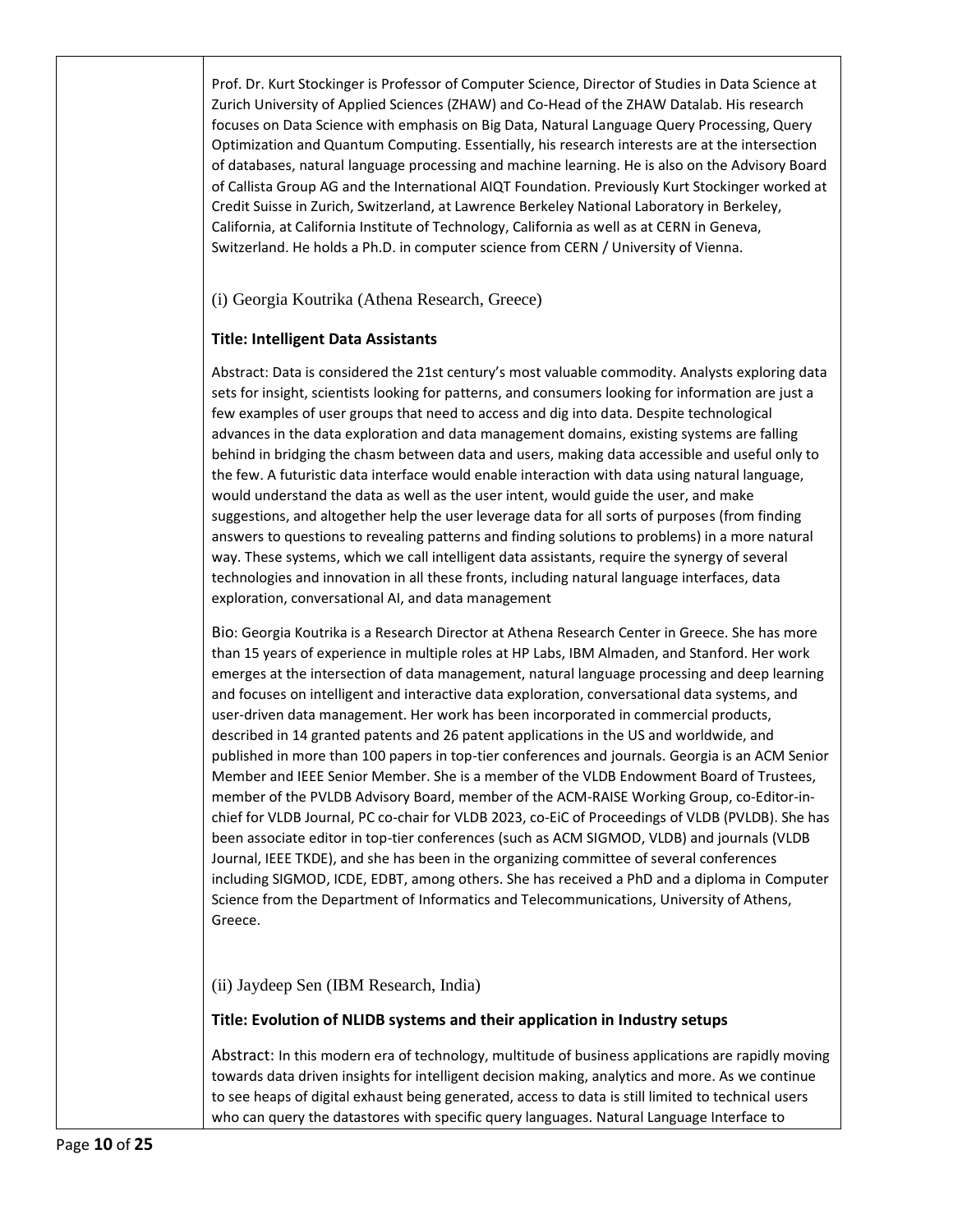Databases (NLIDB) systems have gained a lot of focus recently owing to its fascinating aim of democratizing data access to non-technical business users. The research space for NL interfaces for data has evolved a lot since its inception, starting from simple keyword based queries, all the way to machine learning based systems, also dubbed as text-to-sql challenge. While the appeal of NLIDB system is common across different persona and use-cases, deploying a NLIDB system for an industry application has its own set of challenges which are often closely coupled with the exact domain and use-case. With no "one size fits all" solution in place, it is the right time for the community to review how the different methodologies adopted for NLIDB systems correlate with their applicability across different use-cases seen in academia and industry.

Bio: Jaydeep Sen is a Research Staff Member in IBM Research AI, India Lab . His research interests include applications for natural language understanding, semantic reasoning, designing intelligent algorithms for "learning from small data" applications. His work at IBM has powered some of IBM's most prominent QA and NL application portfolio. He has publications at conferences like VLDB, SIGMOD, IJCAI, IEEE SCC, EMNLP, COLING etc. and has served as Program Committee members for AAAI, SIGMOD, ICDE etc. He has more than 20 patents (granted/filed) in USPTO as of Dec-2021.

(iii) Immanuel Trummer (Cornell University, USA)

#### **Title: Voice Interfaces for Data Access**

Abstract: The communication between user and user is shifting more and more towards voice interfaces. This trend is evidenced by devices and services such as Google Home, Amazon Alexa, or Apple's Siri. For many users, speech is the most natural form of interaction. It enables computer use from a distance, even in scenarios where hands or the visual attention are bound (e.g., while driving). All those advantages motivate the question of how to leverage voice interfaces for convenient data access.

Accessing data via voice query interfaces is challenging. First, noisy speech recognition adds uncertainty on top of the inherent difficulties of natural language understanding. Second, transferring query results to users via voice output is difficult. Verbose speech output risks overwhelming the listener. Hence, output needs to summarize and to focus on the most important trends in the data. Recent research tackles some of those challenges. Still, many research questions remain open and must be answered to make the vision of natural data access via voice query interfaces a reality.

Bio: Immanuel Trummer is assistant professor at Cornell University, working towards making data analysis more efficient and more user-friendly. His papers were selected for "Best of VLDB", "Best of SIGMOD", for the ACM SIGMOD Research Highlight Award, and for publication in CACM as CACM Research Highlight. His current research is funded by the NSF and by multiple Google Faculty Research Awards.

(iv) Lei Zou (Peking University, China)

#### **Title: Natural Language Question Answering over Knowledge Graph**

Abstract: As more and more structured data become available on the web, the question of how end users can access this body of knowledge becomes of crucial importance. As a de facto standard of a knowledge base, RDF (Resource Description Framework) repository is a collection of triples, denoted as <subject, predicate, object>. Although SPARQL is a standard way to access RDF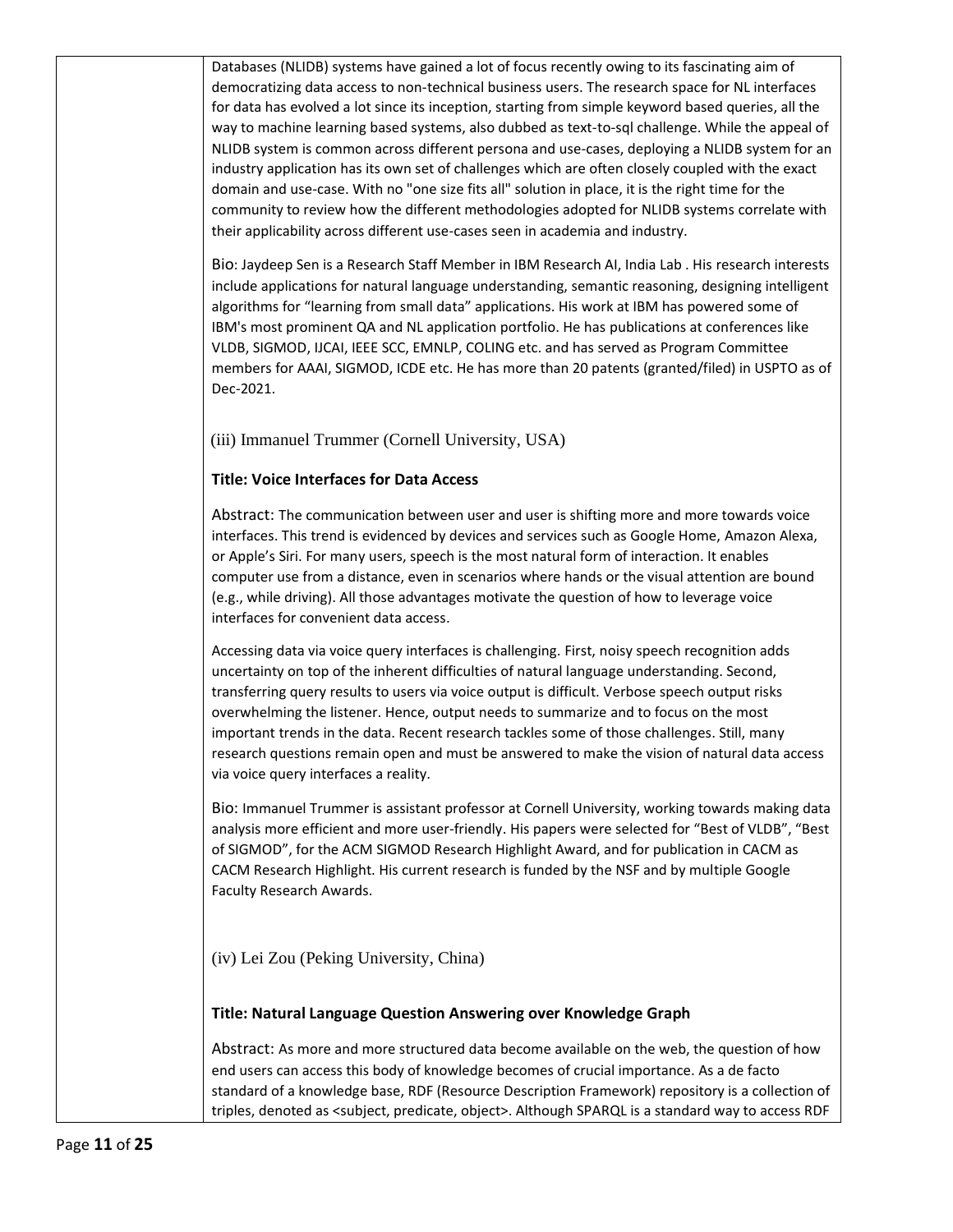| data, it remains tedious and difficult for end users because of the complexity of the SPARQL                                                                                                                                                                                                                                                                                                                                                                                                                                                                                                                                                                                                                                                                 |
|--------------------------------------------------------------------------------------------------------------------------------------------------------------------------------------------------------------------------------------------------------------------------------------------------------------------------------------------------------------------------------------------------------------------------------------------------------------------------------------------------------------------------------------------------------------------------------------------------------------------------------------------------------------------------------------------------------------------------------------------------------------|
| syntax and the RDF schema. An ideal system should allow end users to profit from the expressive                                                                                                                                                                                                                                                                                                                                                                                                                                                                                                                                                                                                                                                              |
| power of Semantic Web standards (such as RDF and SPARQLs) while at the same time hiding their                                                                                                                                                                                                                                                                                                                                                                                                                                                                                                                                                                                                                                                                |
| complexity behind an intuitive and easy-to-use interface.                                                                                                                                                                                                                                                                                                                                                                                                                                                                                                                                                                                                                                                                                                    |
| Generally, there are two categories of existing methods on natural language question answering<br>(Q/A) over RDF database---one is IR (Information Retrieval)-based and the other one is called<br>semantic parsing method. In this panel, I will talk about our solution gAnswer, which is based on<br>graph matching-based technique, to design an effective natural language interface to access KG<br>database.                                                                                                                                                                                                                                                                                                                                          |
| Bio: Lei Zou is a professor at Peking University, China, and his recent research interests include<br>graph databases, knowledge graph, particularly in graph-based RDF data management, natural<br>language question answering over knowledge graph, hardware assisted graph database systems.<br>Lei Zou's research is supported by multiple NSFC projects. Prof. Zou also obtained Newton<br>Advanced Fellowships of UK Royal Society. Lei Zou has publications at conferences like VLDB,<br>SIGMOD, ICDE etc, and has served as Program Committee members for SIGMOD, VLDB and ICDE.<br>He served PC Area Chair of ICDE 2021 and PC Chair of WISE 2022. Now, he is an Associate Editor<br>of IEEE Transactions on Knowledge and Data Engineering (TKDE). |

## 3.Tutorial talks (All timings are as per Indian Standard Time (IST) (UTC + 05:30))

| Date and<br><b>Time</b>                                                     | <b>Tutorial talks</b>                                                                                                                                                                                                                                                                                                                                                                                                                                                                                                                                                                                                                                                                                                                                                                                                                                                                                                                                                                                                                                                                                                                                                                                                                                                                                                                                                                                                                                                                                                                                                                                                                                                                                                                                 |
|-----------------------------------------------------------------------------|-------------------------------------------------------------------------------------------------------------------------------------------------------------------------------------------------------------------------------------------------------------------------------------------------------------------------------------------------------------------------------------------------------------------------------------------------------------------------------------------------------------------------------------------------------------------------------------------------------------------------------------------------------------------------------------------------------------------------------------------------------------------------------------------------------------------------------------------------------------------------------------------------------------------------------------------------------------------------------------------------------------------------------------------------------------------------------------------------------------------------------------------------------------------------------------------------------------------------------------------------------------------------------------------------------------------------------------------------------------------------------------------------------------------------------------------------------------------------------------------------------------------------------------------------------------------------------------------------------------------------------------------------------------------------------------------------------------------------------------------------------|
| Tutorial #1<br>(April 12,<br>2022,<br>Tuesday,<br>14.45-16.30,<br>Hall $5)$ | Title: Make Wise Decisions for Your DBMSs: Workload Forecasting and Performance<br><b>Prediction Before Execution</b><br>Speakers:<br>Zhengtong Yan (University of Helsinki)<br>$\bullet$<br>Jiaheng Lu (University of Helsinki)<br>$\bullet$<br>Qingsong Guo (University of Helsinki)<br>$\bullet$<br>Gongsheng Yuan (University of Helsinki)<br>$\bullet$<br>Calvin Sun (Huawei Toronto)<br>$\bullet$<br>Steven Yang (Huawei Toronto).<br>$\bullet$<br>Brief outline of the tutorial:<br>In this tutorial, we will focus on 1) how to forecast the future workloads (e.g., workload shift detection, arrival<br>rate prediction, and next query prediction), and 2) how to analyze the behaviors of the workloads (e.g.,<br>execution time prediction and resource usage estimation). We will provide a comprehensive overview and<br>detailed introduction of the two topics, from state-of-the-art methods, real-world applications, to open problems<br>and future directions. Specifically, we will not only discuss traditional methods, such as time-series analysis,<br>Markov modeling, analytical modeling, and experiment-driven methods, but also cover the state-of-the-art AI<br>techniques, including machine learning, deep learning, reinforcement learning, and graph embedding.<br><b>Biographies of Speakers:</b><br>Zhengtong Yan is a doctoral student at the University of Helsinki. His research topics include autonomous<br>multi-model databases and cross-model query optimization.<br>Jiaheng Lu is a professor at the University of Helsinki. His main research interests lie in database systems<br>specifically in the challenge of efficient data processing from real-life, massive data repositories and the Web. |
|                                                                             | He has written four books on Hadoop and NoSQL databases, and more than 100 papers published in SIGMOD,                                                                                                                                                                                                                                                                                                                                                                                                                                                                                                                                                                                                                                                                                                                                                                                                                                                                                                                                                                                                                                                                                                                                                                                                                                                                                                                                                                                                                                                                                                                                                                                                                                                |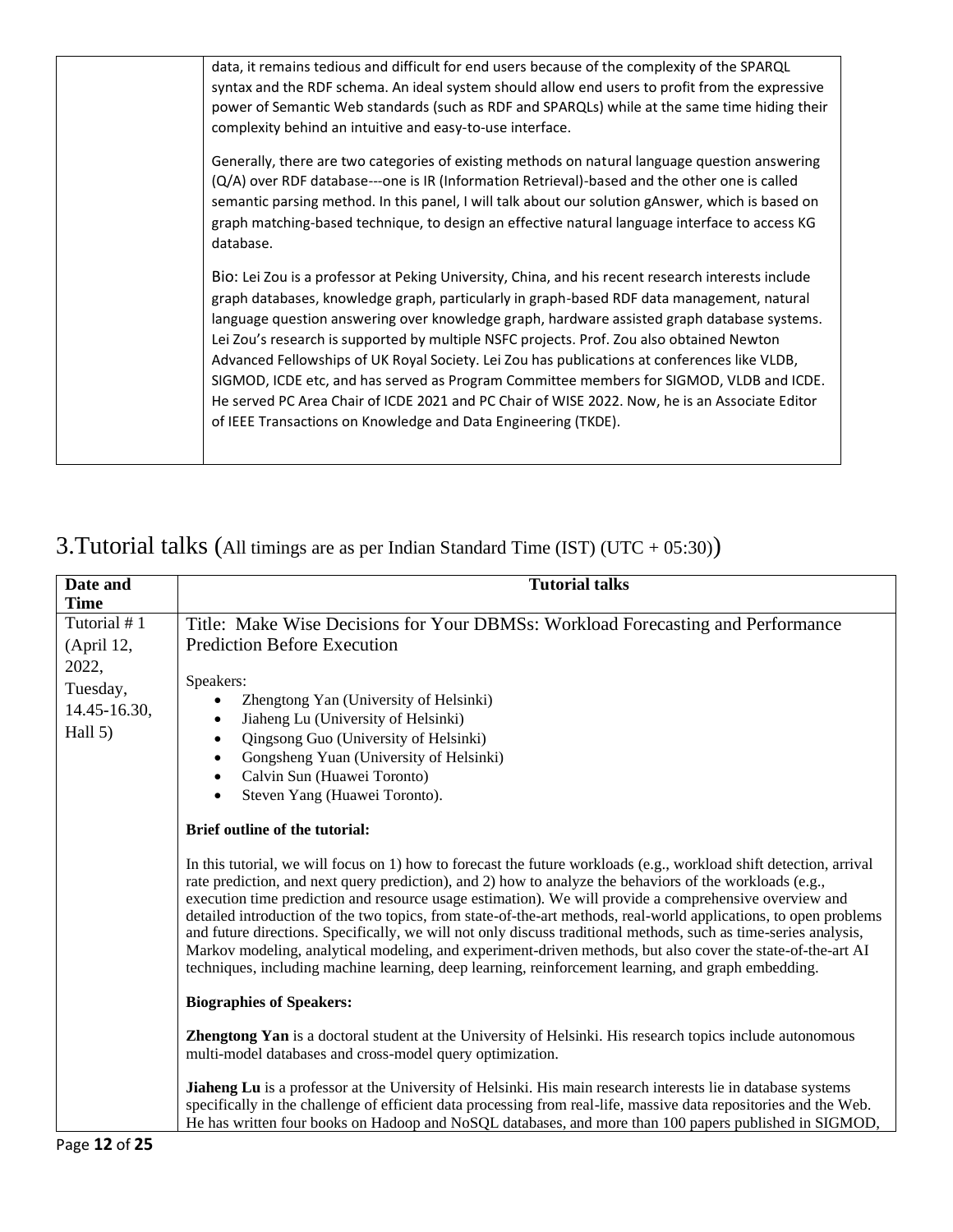|                        | VLDB, TODS, and TKDE, etc. He has given several tutorials on multi-model data management and<br>autonomous databases in VLDB, CIKM, and EDBT conferences. He frequently serves as a PC member for<br>conferences including SIGMOD, VLDB, ICDE, EDBT, CIKM, etc.                                                                                                                                                                                                                                                                                                                             |
|------------------------|---------------------------------------------------------------------------------------------------------------------------------------------------------------------------------------------------------------------------------------------------------------------------------------------------------------------------------------------------------------------------------------------------------------------------------------------------------------------------------------------------------------------------------------------------------------------------------------------|
|                        | <b>Qingsong Guo</b> is a postdoctoral researcher at the University of Helsinki His research interests include multi-<br>model databases and automatic management of big data with deep learning.                                                                                                                                                                                                                                                                                                                                                                                            |
|                        | Gongsheng Yuan is a doctoral student at the University of Helsinki. His research topics lie in databases with<br>quantum theory or reinforcement learning.                                                                                                                                                                                                                                                                                                                                                                                                                                  |
|                        | Calvin Sun is the Chief Database Architect at Huawei Cloud. He has 20+ years of experience in developing<br>several database systems, ranging from embedded databases, large-scale distributed databases, to cloud-native<br>databases.                                                                                                                                                                                                                                                                                                                                                     |
|                        | Steven Yuan is the Director of Huawei Toronto Distributed Scheduling and Data Engine Lab. He leads a<br>research team in the big data and cloud domain, focusing on distributed scheduling and distributed database,<br>from IaaS to PaaS.                                                                                                                                                                                                                                                                                                                                                  |
| Tutorial #2,           | Title: Reachability on Large-scale Graphs: Models, Techniques, and Trends                                                                                                                                                                                                                                                                                                                                                                                                                                                                                                                   |
| Tuesday,<br>(April 12, | <b>Speakers:</b>                                                                                                                                                                                                                                                                                                                                                                                                                                                                                                                                                                            |
| 2022,                  | Xiaoshuang Chen (Guangzhou University)                                                                                                                                                                                                                                                                                                                                                                                                                                                                                                                                                      |
| 10.15-12.30,           | Long Yuan (Nanjing University of Science and Technology)<br>٠<br>Wenjie Zhang (University of New South Wales)<br>$\bullet$                                                                                                                                                                                                                                                                                                                                                                                                                                                                  |
| Hall 5)                | Ying Zhang (University of Technology Sydney)<br>$\bullet$                                                                                                                                                                                                                                                                                                                                                                                                                                                                                                                                   |
|                        | Brief outline of the tutorial:                                                                                                                                                                                                                                                                                                                                                                                                                                                                                                                                                              |
|                        | In this tutorial, we will first show the importance and challenges of studying reachability queries. Then, we will<br>introduce the existing reachability models defined over different graphs. The computing algorithms regarding<br>different models and environmental settings will also be presented. Finally, we will discuss future research<br>directions in this important research area.                                                                                                                                                                                           |
|                        | <b>Biographies of Speakers:</b>                                                                                                                                                                                                                                                                                                                                                                                                                                                                                                                                                             |
|                        | Xiaoshuang Chen is an Associate Professor in the Cyberspace Institute of Advanced Technology, Guangzhou<br>University. Before that, she was a Postdoctoral Fellow in the School of Computer Science and Engineering,<br>University of New South Wales. Her research interest lies in large-scale graph data analysis. She has published<br>several papers in ICDE, VLDB and VLDBJ since 2017.                                                                                                                                                                                               |
|                        | Long Yuan is a Professor in the School of Computer Science and Engineering, Nanjing University of Science<br>and Technology, China. His research focuses on graph data management and analysis. He has published papers<br>in top venues such as VLDB, WWW, ICDE, VLDBJ, and TKDE.                                                                                                                                                                                                                                                                                                          |
|                        | Wenjie Zhang is an Australian ARC Future Fellow (2021-2025) and Professor in the School of Computer<br>Science and Engineering, University of New South Wales. Her research interests include spatial-temporal data<br>analysis and graph data processing. She has published more than 100 papers in top venues such as TKDE,<br>TODS, VLDBJ, SIGMOD, VLDB, and ICDE. She received the Discovery Early Career Researcher Award in<br>2011 and the prestigious Chris Wallace Award in 2019.                                                                                                  |
|                        | Ying Zhang is an Australian ARC Future Fellow and Professor at the University of Technology, Sydney<br>(UTS). He has been the head of the database group at the Centre for Artificial Intelligence (CAI) since 2014.<br>His research focuses on efficient query processing and analytics on big data. He has published more than 80<br>papers in top venues. He had received seven ARC grants which are under the National Competitive Grants<br>Programme (NCGP) including one ARC ADP fellowship, one ARC DECRA fellowship, one ARC future<br>fellowship and four ARC discovery projects. |
| Tutorial #3            | <b>Title:</b> A tutorial on biomedical image segmentation using deep learning                                                                                                                                                                                                                                                                                                                                                                                                                                                                                                               |
|                        | <b>Speakers:</b>                                                                                                                                                                                                                                                                                                                                                                                                                                                                                                                                                                            |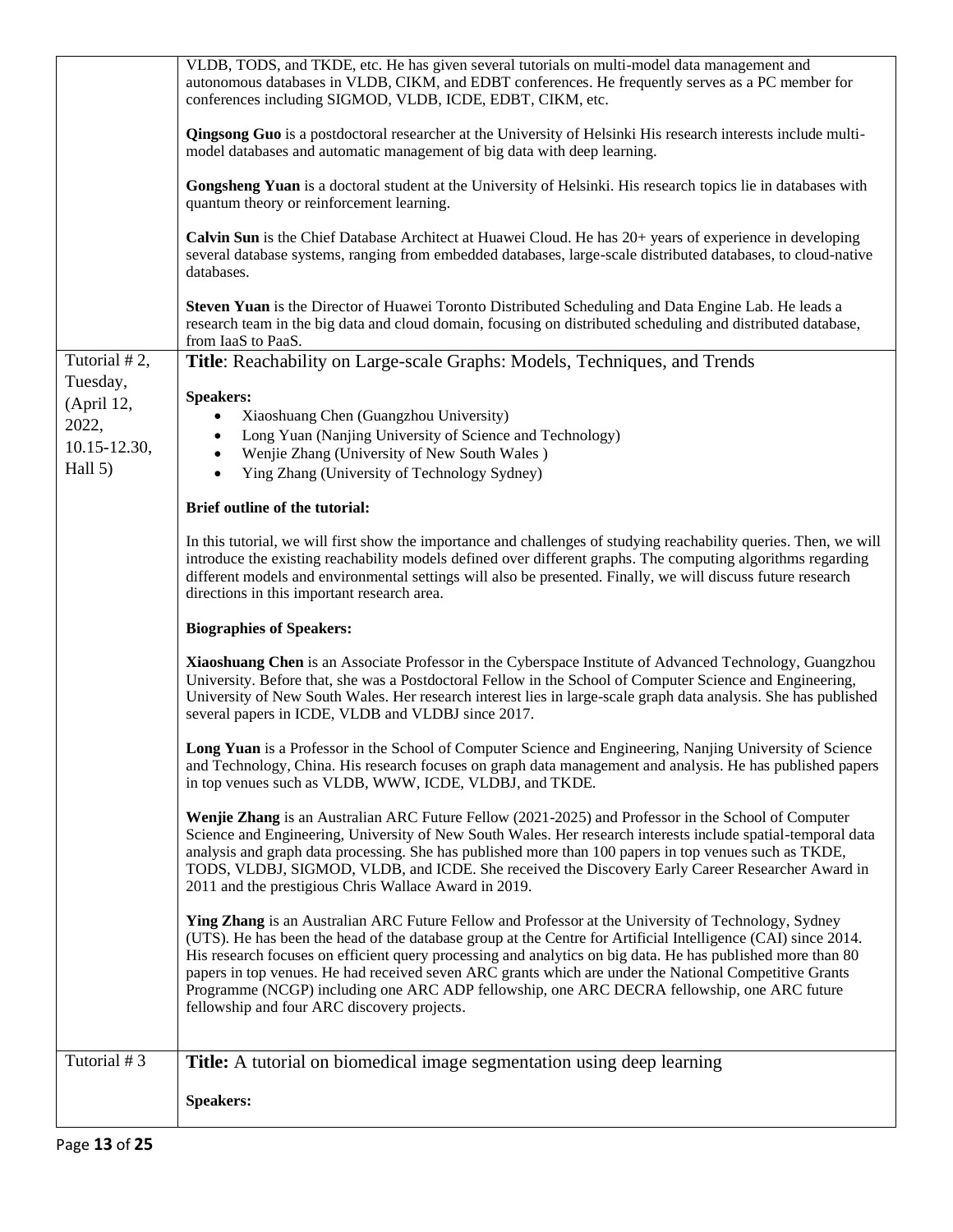| (April 13,   | Sonali Agarwal (IIIT Allahabad)<br>٠                                                                                                                                                                                                                                                                                                                                                                                                                                                                                                                                                                                                                                                                                                                                                                                                                                                                                                                                                                                                                                                                                                                                                  |  |  |  |  |  |
|--------------|---------------------------------------------------------------------------------------------------------------------------------------------------------------------------------------------------------------------------------------------------------------------------------------------------------------------------------------------------------------------------------------------------------------------------------------------------------------------------------------------------------------------------------------------------------------------------------------------------------------------------------------------------------------------------------------------------------------------------------------------------------------------------------------------------------------------------------------------------------------------------------------------------------------------------------------------------------------------------------------------------------------------------------------------------------------------------------------------------------------------------------------------------------------------------------------|--|--|--|--|--|
| 2022,        | Krishna Pratap Singh (IIIT Allahabad)                                                                                                                                                                                                                                                                                                                                                                                                                                                                                                                                                                                                                                                                                                                                                                                                                                                                                                                                                                                                                                                                                                                                                 |  |  |  |  |  |
| Wednesday,   | Sanjay Kumar Sonbhadra (ITER Bhubaneswar)                                                                                                                                                                                                                                                                                                                                                                                                                                                                                                                                                                                                                                                                                                                                                                                                                                                                                                                                                                                                                                                                                                                                             |  |  |  |  |  |
| 10.15-12.30, | Narinder Singh Punn (IIIT Allahabad)                                                                                                                                                                                                                                                                                                                                                                                                                                                                                                                                                                                                                                                                                                                                                                                                                                                                                                                                                                                                                                                                                                                                                  |  |  |  |  |  |
| Hall 5)      | Brief outline of the tutorial:                                                                                                                                                                                                                                                                                                                                                                                                                                                                                                                                                                                                                                                                                                                                                                                                                                                                                                                                                                                                                                                                                                                                                        |  |  |  |  |  |
|              | Deep learning algorithms, in particular convolutional networks, have rapidly become a methodology of choice<br>for analyzing medical images. Most medical applications require identifying and localizing the objects or<br>regions (damaged tissues, cells or nuclei) found in medical imaging such as CAT scans, X-Rays, Ultrasound,<br>etc. for diagnosis, monitoring and treatment. This delineation is generally performed by expert clinicians or<br>radiologists which is a complex and time-consuming task. In recent studies, the implication of transfer learning<br>and U-Net based approaches have illustrated state-of-the-art performance in different applications for the<br>development of computer-aided diagnosis systems to localize the infected or damaged tissues or cells in the<br>body using various modalities for early diagnosis and treatment of diseases such as brain tumor, lung cancer,<br>Alzheimer, breast cancer, etc. With this motivation, this tutorial focuses on state-of-the-art deep learning<br>approaches, a critical discussion of open challenges and directions for future research in the area of biomedical<br>image segmentation. |  |  |  |  |  |
|              | <b>Biographies of Speakers:</b>                                                                                                                                                                                                                                                                                                                                                                                                                                                                                                                                                                                                                                                                                                                                                                                                                                                                                                                                                                                                                                                                                                                                                       |  |  |  |  |  |
|              | Sonali Agarwal is working as an Associate Professor in the Information Technology Department of Indian<br>Institute of Information Technology (IIIT), Allahabad, India. She received her Ph. D. Degree at IIIT Allahabad<br>and joined as faculty at IIIT Allahabad, where she has been teaching since October 2009. She holds Bachelor of<br>Engineering (B.E.) degree in Electrical Engineering from Bhilai Institute of Technology, Bhilai, (C.G.) India<br>and Masters of Engineering (M.E.) degree in Computer Science from Motilal Nehru National Institute of<br>Technology (MNNIT), Allahabad, India Her main research interests are in the areas of Artificial Intelligence<br>and Big Data. She is the head of Big Data Analytics Lab at IIIT Allahabad, India.                                                                                                                                                                                                                                                                                                                                                                                                             |  |  |  |  |  |
|              | Krishna Pratap Singh is working as an Associate professor in the Information Technology Department at IIIT<br>Allahabad, India. He received his PhD and Master from IIT Roorkee. He has been working at IIIT Allahabad<br>since 2009. His main research areas are Machine Learning, Transfer Learning and Optimization.                                                                                                                                                                                                                                                                                                                                                                                                                                                                                                                                                                                                                                                                                                                                                                                                                                                               |  |  |  |  |  |
|              | Sanjay Kumar Sonbhadra is presently working as Assistant Professor in the Computer Science and<br>Engineering Department of ITER, Shiksha 'O' Anusandhan, Bhubaneswar, Odisha, India. He is mainly working<br>on One-class classification, Anomaly detection, Target class guided dimensionality reduction and training<br>sample selection techniques and Big data analytics. During 2017-2021, he worked as a senior member of "Big<br>Data Analytics Lab" at IIIT Allahabad, India. He has published many articles in the area of machine learning<br>applications to address recent challenges of COVID-19. He has working experience of machine learning<br>algorithms to address the challenging problem of target specific learning with limited target samples.                                                                                                                                                                                                                                                                                                                                                                                                               |  |  |  |  |  |
|              | Narinder Singh Punn is working as a Teaching Research Assistant (TRA) in the Information Technology<br>Department of Indian Institute of Information Technology (IIIT), Allahabad, India. Narinder's main research<br>includes Medical Imaging segmentation, Deep learning and Artificial Intelligence techniques in healthcare. He<br>is a senior member of "Big Data Analytics Lab" at IIIT Allahabad, India. His recent publications cover<br>applications of deep learning in the detection and prevention of COVID-19, while also exploiting the potential<br>of self-supervised learning in biomedical image segmentation.                                                                                                                                                                                                                                                                                                                                                                                                                                                                                                                                                      |  |  |  |  |  |
| Tutorial #4  | Title: AI Meets NoSQL Database: Methods, Opportunities and Challenges.                                                                                                                                                                                                                                                                                                                                                                                                                                                                                                                                                                                                                                                                                                                                                                                                                                                                                                                                                                                                                                                                                                                |  |  |  |  |  |
| (April 13,   |                                                                                                                                                                                                                                                                                                                                                                                                                                                                                                                                                                                                                                                                                                                                                                                                                                                                                                                                                                                                                                                                                                                                                                                       |  |  |  |  |  |
| 2022,        | Speakers:                                                                                                                                                                                                                                                                                                                                                                                                                                                                                                                                                                                                                                                                                                                                                                                                                                                                                                                                                                                                                                                                                                                                                                             |  |  |  |  |  |
| Wednesday,   |                                                                                                                                                                                                                                                                                                                                                                                                                                                                                                                                                                                                                                                                                                                                                                                                                                                                                                                                                                                                                                                                                                                                                                                       |  |  |  |  |  |
| 14.30-16.15, | Hongzhi Wang (Harbin Institute of Technology)<br>$\bullet$<br>Zhixin Qi (Harbin Institute of Technology)<br>$\bullet$                                                                                                                                                                                                                                                                                                                                                                                                                                                                                                                                                                                                                                                                                                                                                                                                                                                                                                                                                                                                                                                                 |  |  |  |  |  |
| Hall 5)      | Yu Yan (Harbin Institute of Technology)<br>$\bullet$                                                                                                                                                                                                                                                                                                                                                                                                                                                                                                                                                                                                                                                                                                                                                                                                                                                                                                                                                                                                                                                                                                                                  |  |  |  |  |  |
|              |                                                                                                                                                                                                                                                                                                                                                                                                                                                                                                                                                                                                                                                                                                                                                                                                                                                                                                                                                                                                                                                                                                                                                                                       |  |  |  |  |  |
|              | Brief outline of the tutorial:                                                                                                                                                                                                                                                                                                                                                                                                                                                                                                                                                                                                                                                                                                                                                                                                                                                                                                                                                                                                                                                                                                                                                        |  |  |  |  |  |
|              | This tutorial is planned for 1.5 hours and consists of the following parts.                                                                                                                                                                                                                                                                                                                                                                                                                                                                                                                                                                                                                                                                                                                                                                                                                                                                                                                                                                                                                                                                                                           |  |  |  |  |  |
|              | (1) Background and Motivation (10'): We introduce the background of AI for database and motivate the need                                                                                                                                                                                                                                                                                                                                                                                                                                                                                                                                                                                                                                                                                                                                                                                                                                                                                                                                                                                                                                                                             |  |  |  |  |  |
|              | for applying AI techniques on NoSQL database with several scenarios.                                                                                                                                                                                                                                                                                                                                                                                                                                                                                                                                                                                                                                                                                                                                                                                                                                                                                                                                                                                                                                                                                                                  |  |  |  |  |  |
|              | (2) Cost Estimation for Graph and Document Databases (20'): We discuss how AI techniques estimate query                                                                                                                                                                                                                                                                                                                                                                                                                                                                                                                                                                                                                                                                                                                                                                                                                                                                                                                                                                                                                                                                               |  |  |  |  |  |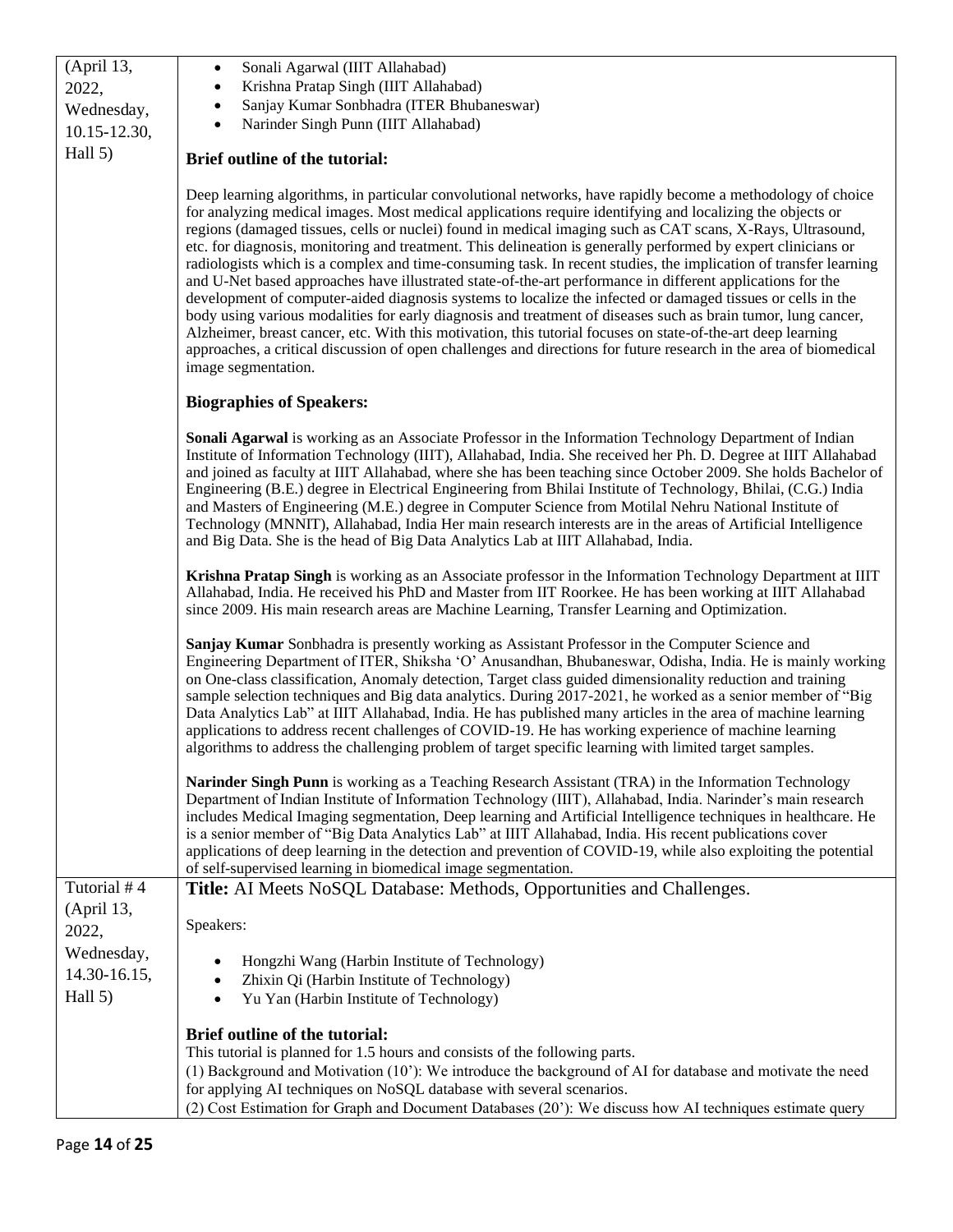costs for graph and document databases.

(3) Physical Design for Key-Value and Graph Databases (20'): We introduce physical design methods for keyvalue and graph databases based on AI techniques.

(4) Index Recommendation for Key-Value and Document Databases (15'): We discuss existing AI-based index recommendation approaches for key-value and document databases.

(5) Opportunities and Challenges (20'): We present the research opportunities and challenges for NoSQL database management based on AI techniques.

(6) Summary (5'): We summarize this tutorial and give our critical thoughts to AI for NoSQL database.

#### **Speakers Bio**

**Hongzhi Wang,** Professor, PHD supervisor, the head of massive data computing center and the vice dean of the honors school of Harbin Institute of Technology, the secretary general of ACM SIGMOD China, outstanding CCF member, a standing committee member CCF databases and a member of CCF big data committee. Research Fields include big data management and analysis, database systems, knowledge engineering and data quality. He was "starring track" visiting professor at MSRA and postdoctoral fellow at University of California, Irvine. Prof. Wang has been PI for more than 10 national or international projects including NSFC key project, NSFC projects and National Technical support project, and co-PI for more than 10 national projects include 973 project, 863 project and NSFC key projects. He also serves as a member of ACM Data Science Task Force. He has won First natural science prize of Heilongjiang Province, MOE technological First award, Microsoft Fellowship, IBM PHD Fellowship and Chinese excellent database engineer. His publications include over 300 papers in the journals and conferences such as VLDB Journal, IEEE TKDE, VLDB, SIGMOD, ICDE and SIGIR, 6 books and 6 book chapters. His PHD thesis was elected to be outstanding PHD dissertation of CCF and Harbin Institute of Technology. He severs as the reviewer of more than 20 international journal including VLDB Journal, IEEE TKDE, and PC members of over 50 international conferences including SIGMOD, VLDB, KDD, ICML, NeurpIS, ICDE, etc. His papers were cited more than 3000 times. His personal website is http://homepage.hit.edu.cn/wang.

**Zhixin Qi** is currently a PhD student in School of Computer Science and Technology, Harbin Institute of Technology, Harbin, China. She received her bachelor degree from Harbin Engineering University in 2016, and received her master degree from Harbin Institute of Technology in 2018. Her research interests include AI4DB, knowledge graph, and graph data management. She was awarded National Scholarship for PhD students in 2021, National Scholarship for master students in 2017, and National Scholarship for undergraduates in 2014. She has published more than 10 papers in international journals and conferences, including TKDE, KAIS, KBS, Neurocomputing, JCST, CIKM, and DASFAA.

**Yu Yan** is currently a PhD student in School of Computer Science and Technology, Harbin Institute of Technology, Harbin, China. She received her master degree from Harbin Institute of Technology in 2021. She committed to the research of database tuning, multi-model database, and database auto-management. She got National Scholarship for master students in 2020. She has published many papers in international conferences and journals, such as Information Sciences, ApWeb and etc.

| Tutorial #5       | <b>Title:</b> Time Series Anomaly Detection Toolkit for AI Applications                                                                                                                                                                                                                                                                                                                                                                                                                                                                                                                                                                                                                                                                                                                                                                      |  |  |  |
|-------------------|----------------------------------------------------------------------------------------------------------------------------------------------------------------------------------------------------------------------------------------------------------------------------------------------------------------------------------------------------------------------------------------------------------------------------------------------------------------------------------------------------------------------------------------------------------------------------------------------------------------------------------------------------------------------------------------------------------------------------------------------------------------------------------------------------------------------------------------------|--|--|--|
| (April 14,        |                                                                                                                                                                                                                                                                                                                                                                                                                                                                                                                                                                                                                                                                                                                                                                                                                                              |  |  |  |
| 2022,             | <b>Speakers:</b>                                                                                                                                                                                                                                                                                                                                                                                                                                                                                                                                                                                                                                                                                                                                                                                                                             |  |  |  |
| Thursday,         |                                                                                                                                                                                                                                                                                                                                                                                                                                                                                                                                                                                                                                                                                                                                                                                                                                              |  |  |  |
| $10.15 - 12.30$ , | Dhaval Patel (IBM Research)                                                                                                                                                                                                                                                                                                                                                                                                                                                                                                                                                                                                                                                                                                                                                                                                                  |  |  |  |
| Hall $5)$         | Dzung Phan (IBM Research)                                                                                                                                                                                                                                                                                                                                                                                                                                                                                                                                                                                                                                                                                                                                                                                                                    |  |  |  |
|                   | Markus Mueller (IBM Germany)<br>$\bullet$                                                                                                                                                                                                                                                                                                                                                                                                                                                                                                                                                                                                                                                                                                                                                                                                    |  |  |  |
|                   | <b>Brief outline of the tutorial:</b>                                                                                                                                                                                                                                                                                                                                                                                                                                                                                                                                                                                                                                                                                                                                                                                                        |  |  |  |
|                   | The tutorial is organized in a sequence of three sections: Introduction, Theory and Hands-on-demo. In<br>part one, we will briefly discuss foundations of time series dataset with the help of real-world<br>examples. We will also present a broad taxonomy of time series dataset. We will also present general<br>definition of anomalies in time series data and discuss three common variants of Anomaly/Outlier<br>Detection problems. Next, we discuss basic machine learning primitives such as Estimator,<br>Transformer, Data Stationarizer, etc that are useful for building anomaly pipeline. In machine learning<br>field, these components become a backbone for building a complex model learning pipelines. We will<br>formally introduce the key API such as "fit", "predict", "decision function", to the participant with |  |  |  |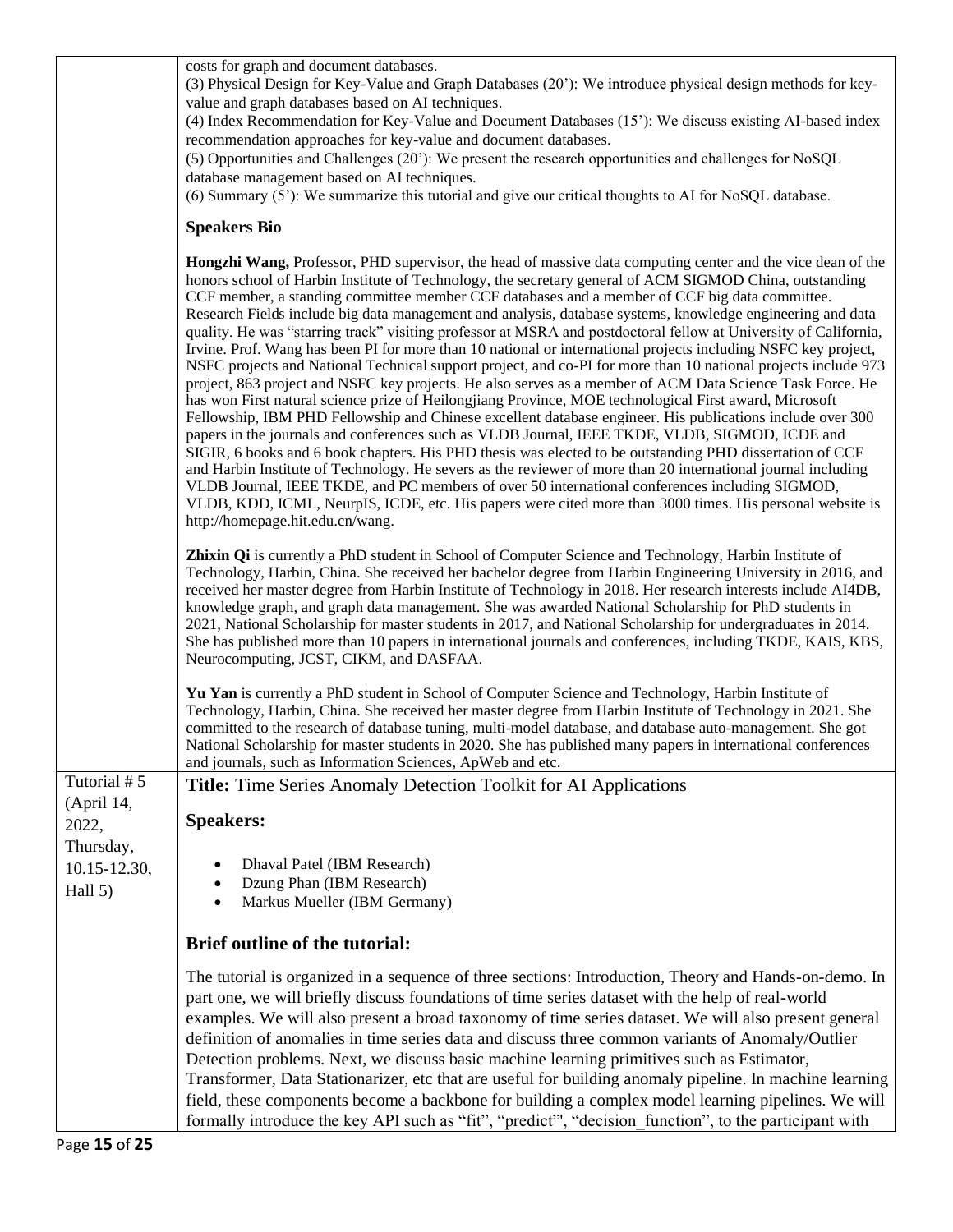| the help of 30+ different anomaly detection algorithms. Apart from provide the categorization of these<br>algorithms, we will also discuss one algorithm namely Gaussian Graphical Model for interpretable<br>anomaly detection. The access to the toolkit is made available via IBM API Hub<br>Platform (https://developer.ibm.com/apis/catalog/ai4industry--anomaly-detection-<br>product/Introduction). The example notebooks are accessible at IBM's public<br>github (https://github.com/IBM/anomaly-detection-code-pattern/). The tutorial finally analyzes open                                                                                                                                                                                                                                                                                                                                                                                      |
|-------------------------------------------------------------------------------------------------------------------------------------------------------------------------------------------------------------------------------------------------------------------------------------------------------------------------------------------------------------------------------------------------------------------------------------------------------------------------------------------------------------------------------------------------------------------------------------------------------------------------------------------------------------------------------------------------------------------------------------------------------------------------------------------------------------------------------------------------------------------------------------------------------------------------------------------------------------|
| issues and future directions in this vibrant and rapidly evolving research area.<br><b>Biographies of Speakers:</b>                                                                                                                                                                                                                                                                                                                                                                                                                                                                                                                                                                                                                                                                                                                                                                                                                                         |
| Dhaval Patel work at IBM Research since 2016. Dr. Dhaval Patel hold PhD in Computer Science<br>from National University of Singapore and master's degree in Information Technology from Indian<br>Institute of Technology – Kharagpur. Dr. Patel is an expert in Data Mining, Machine Learning, Time<br>Series Data Analysis, etc. The significance of his research contributions has been demonstrated in 60+<br>published papers (10 journal papers and 50+ conference papers) in high impact, refereed, top-notch<br>venues in Database, Data Mining, Big Data and Machine Learning, 1 issued US patent and 18 patent<br>applications. He is recipients of 9 outstanding technical/research accomplishments awards from IBM<br>for advancing AI technology to solve several real-world industrial problems. He is key contributor in<br>many Flagship IBM Product including AutoAI-TS, Maximo Application Suites for Anomaly<br>Detection at Scale, etc. |
| Dzung Phan is a Research Staff Member at IBM Research, New York, USA since 2010. He received<br>a Ph.D. degree in applied mathematics from the University of Florida in 2010, a M.S. degree in<br>computational engineering from National University of Singapore in 2004, and a B.S. degree in<br>mathematics from Vietnam National University, Hanoi in 2001. His research interests include<br>optimization theory and algorithms, machine learning, and operations research. In particular, he is<br>currently working on anomaly and change detection, sparse learning, and data-driven decision<br>making. He has published more than 40 technical papers in refereed conferences and journals<br>including top machine learning/data mining conferences such as ICML, NeurIPS, IJCAI, and ICDM.<br>He has also filed about 40 U.S. patents. He received the 2012 Pat Goldberg Best Paper Award and a<br>2020 INFORMS Wagner Prize semi-finalist.     |
| Markus Muller studied Math, Operations Research and Computer Science and has over 2 decades of<br>experience in IT in different roles, mainly as software architect. He has shifted towards Machine<br>Learning in 2018, first as an architect for an NLU related offering, then as data scientist for an<br>offering in the IIoT space. Markus worked at IBM Watson Center, Munich.                                                                                                                                                                                                                                                                                                                                                                                                                                                                                                                                                                        |

### 4.Workshops (April 11, 2022, Monday, 09.00- 18.00)

| S, No | Workshop Name                                                                                  | Program                                                         |
|-------|------------------------------------------------------------------------------------------------|-----------------------------------------------------------------|
|       | 1st Workshop on Pattern mining<br>and Machine learning in Big<br>complex Databases (PMBD 2021) | URL: https://philippe-fournier-viger.com/PMDB_2021/program.html |
|       | The 6th International Workshop on<br>Graph Data Management and                                 | URL: https://gdma2022.github.io                                 |

(All timings are as per Indian Standard Time (IST) (UTC + 05:30))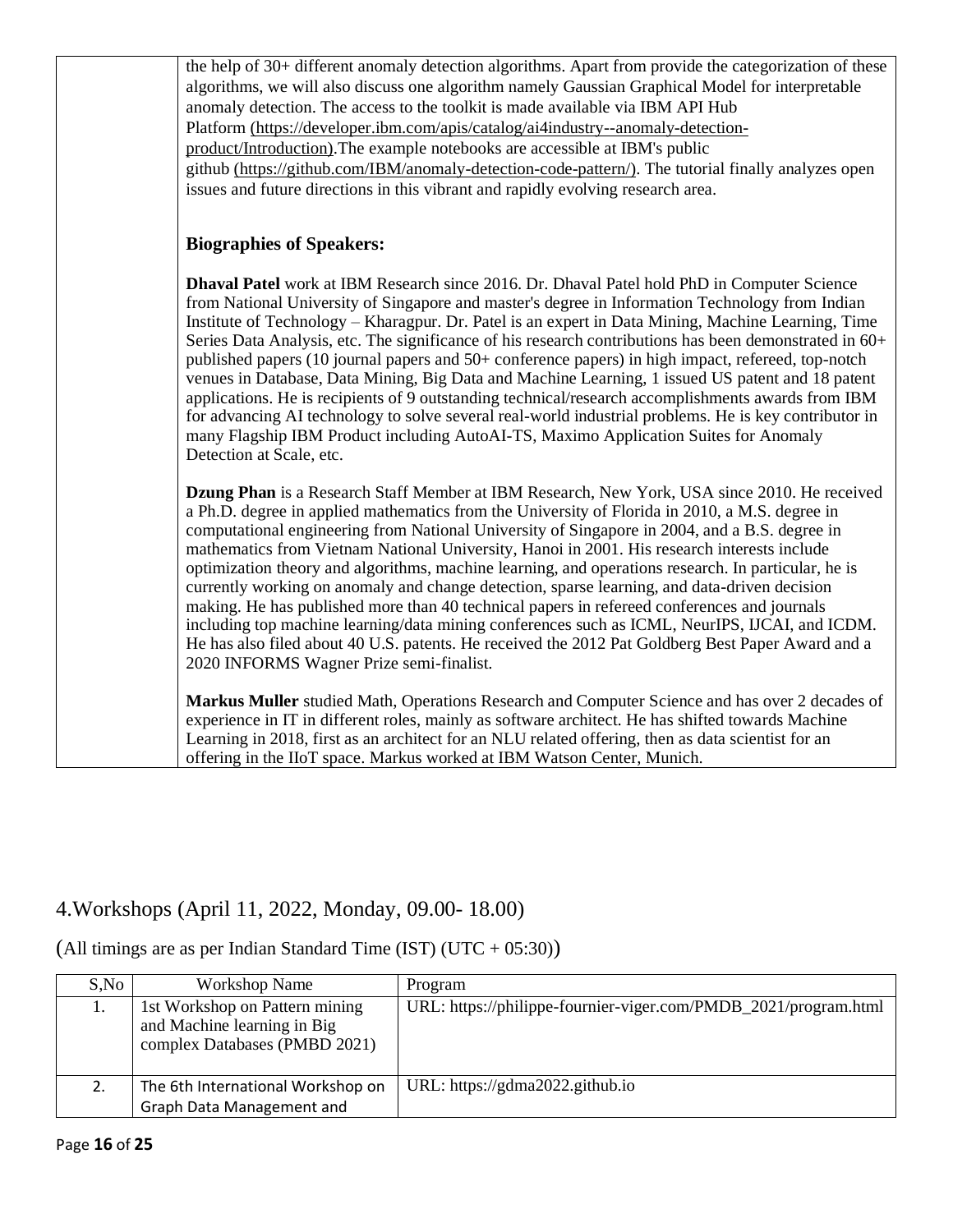|    | Analysis (GDMA 2022)                                                                       |                                                           |
|----|--------------------------------------------------------------------------------------------|-----------------------------------------------------------|
| 3. | International Workshop on<br><b>Blockchain Technologies</b><br>(IWBT2022)                  | URL: https://sites.google.com/ahduni.edu.in/iwbt2022/home |
| 4. | The 8th International Workshop on<br><b>Big Data Management and Service</b><br>(BDMS 2022) | URL: https://zheng-kai.com/cfp                            |
| 5. | Managing Air Quality Through Data<br>Science (MAQTDS 2022)                                 | URL: https://ml2ct.ashoka.edu.in/en/events/dasfa-maqtds/  |
| 6. | The 7th International Workshop on<br><b>Big Data Quality Management</b><br>(BDQM 2022)     | URL: https://bdqm2022.github.io                           |

### 5.Research sessions (All timings are as per Indian Standard Time (IST) (UTC + 05:30))

| <b>Research</b><br><b>Session#</b> | <b>Session Name</b><br>(Date, Day,<br>Time, and Hall)                                                        | Paper<br>ID | <b>Paper Title</b>                                                                          |
|------------------------------------|--------------------------------------------------------------------------------------------------------------|-------------|---------------------------------------------------------------------------------------------|
| $\mathbf{1}$                       | <b>Research Session</b><br>#1 (Queries),<br>(April 12, 2022,<br>Tuesday, 10.15-<br>12.30, Hall 1)            | 20          | Approximate Continuous Top-K Queries Over Memory Limitation-based Streaming<br>Data         |
|                                    |                                                                                                              | 22          | Cross-Model Conjunctive Queries over Relation and Tree-structured Data                      |
|                                    |                                                                                                              | 178         | Leveraging Search History for Improving Person-Job Fit                                      |
|                                    |                                                                                                              | 503         | Efficient In-Memory Evaluation of Reachability Graph Pattern Queries on Data Graphs         |
|                                    |                                                                                                              | 523         | Revisiting Approximate Query Processing and Bootstrap Error Estimation on GPU               |
|                                    |                                                                                                              | 257         | µ-join: Efficient Join with Versioned Dimension Tables                                      |
|                                    |                                                                                                              | 532         | Learning-based Optimization for Online Approximate Query Processing                         |
| $\overline{2}$                     | <b>Research Session</b><br>#2 (Text and<br>Image-I)<br>(April 12, 2022,<br>Tuesday, 10.15-<br>12.30, Hall 2) | 65          | Emotion-aware Multimodal Pre-training for Image-grounded Emotional Response<br>Generation   |
|                                    |                                                                                                              | 416         | KdTNet: Medical Image Report Generation via Knowledge-driven Transformer                    |
|                                    |                                                                                                              | 464         | AdCSE: An Adversarial Method for Contrastive Learning of Sentence Embeddings                |
|                                    |                                                                                                              | 502         | HRG: A Hybrid Retrieval and Generation model in Multi-turn Dialogue Generation              |
|                                    |                                                                                                              | 122         | SimEmotion: A Simple Knowledgeable Prompt Tuning Method for Image Emotion<br>Classification |
|                                    |                                                                                                              | 196         | E-commerce Knowledge Extraction via Multi-modal Machine Reading Comprehension               |
|                                    |                                                                                                              | 403         | Concurrent Transformer for Spatial-Temporal Graph Modeling                                  |
|                                    |                                                                                                              | 519         | Modeling Uncertainty in Neural Relation Extraction                                          |
| 3                                  |                                                                                                              | 174         | Similarity-Aware Collaborative Learning for Patient Outcome Predcition                      |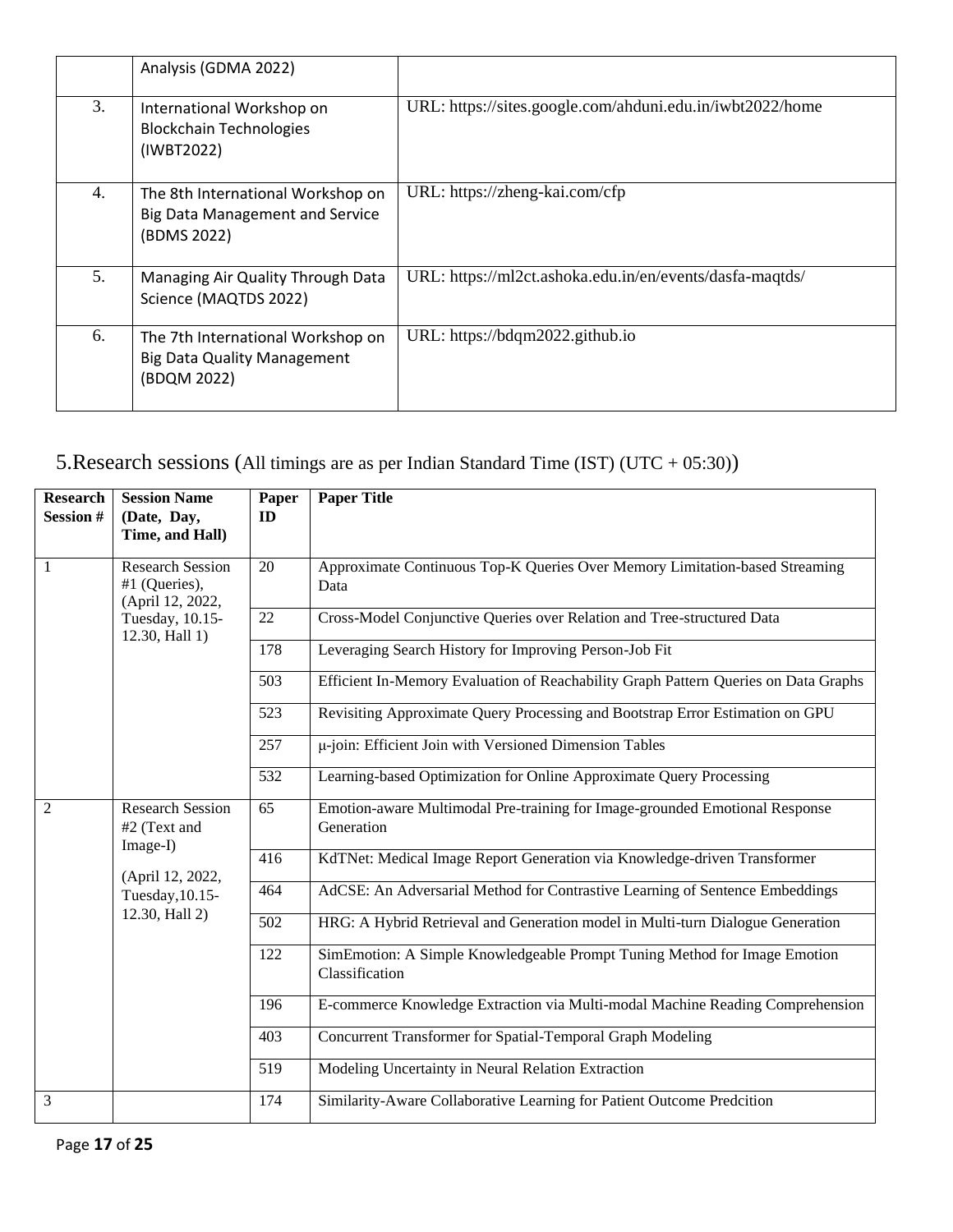|   | <b>Research Session</b><br>#3 (Applications<br>of ML-I)<br>(April 12, 2022,<br>Tuesday, 10.15-<br>12.30, Hall 3) | 252              | Heterogeneous Federated Learning via Grouped Sequential-to-Parallel Training                                              |
|---|------------------------------------------------------------------------------------------------------------------|------------------|---------------------------------------------------------------------------------------------------------------------------|
|   |                                                                                                                  | $\overline{335}$ | Peripheral Instance Augmentation for End-to-End Anomaly Detection using Weighted<br><b>Adversarial Learning</b>           |
|   |                                                                                                                  | 342              | HieNet: Bidirectional Hierarchy Framework for Automating ICD Coding                                                       |
|   |                                                                                                                  | $\overline{2}$   | Data Source Selection in Federated Learning: A Submodular Optimization Approach                                           |
|   |                                                                                                                  | 41               | CLZT:A Contrastive Learning Based Framework for Zero-Shot Text Classification                                             |
|   |                                                                                                                  | 248              | An Interpretable Time Series Classification Approach Based on Feature Clustering                                          |
|   |                                                                                                                  | 332              | Supervised Multi-view Latent Space Learning by Jointly Preserving Similarities across<br>Views and Samples                |
| 4 | <b>Research Session</b><br>#4 (Graphs-I)                                                                         | 11               | Cascade-Enhanced Graph Convolutional Network for Information Diffusion Prediction                                         |
|   | (April 12, 2022,<br>Tuesday, 14.45-                                                                              | 15               | Diversify Search Results through Graph Attentive Document Interaction                                                     |
|   | 16.30                                                                                                            | $\overline{365}$ | Learning Robust Representation through Graph Adversarial Contrastive Learning                                             |
|   | , Hall 1)                                                                                                        | 197              | Contrastive Disentangled Graph Convolutional Network for Weakly-supervised Node<br>Classification                         |
|   |                                                                                                                  | 353              | CSGNN: Improving Graph Neural Networks with Contrastive Semi-Supervised<br>Learning                                       |
| 5 | <b>Research Session</b>                                                                                          | 271              | Tracking the Evolution: Discovering and Visualizing the Evolution of Literature                                           |
|   | #5 (Text and<br>Image-II)<br>(April 12, 2022,<br>Tuesday, 14.45-<br>16.30<br>, Hall 2)                           | $\overline{323}$ | Incorporating Commonsense Knowledge into Story Ending Generation via<br>Heterogeneous Graph Networks                      |
|   |                                                                                                                  | 400              | Open-domain Dialogue Generation Grounded with Dynamic Multi-form Knowledge<br>Fusion                                      |
|   |                                                                                                                  | 158              | Knowing What I Don't Know: A Generation Assisted Rejection Framework in<br>Knowledge Base Question Answering              |
|   |                                                                                                                  | 348              | PromptMNER: Prompt-based Entity-related Visual Clue Extraction and Integration for<br>Multimodal Named Entity Recognition |
|   |                                                                                                                  | 423              | Towards Personalized Review Generation with Gated Multi-source Fusion Network                                             |
|   |                                                                                                                  | $\overline{506}$ | Definition-Augmented Jointly Training Framework for Intention Phrase Mining                                               |
| 6 | <b>Research Session</b><br>#6<br>(Recommendation-                                                                | 99               | Inter- and Intra-Domain Relation-aware Heterogeneous Graph Convolutional Networks<br>for Cross-Domain Recommendation      |
|   | I                                                                                                                | 294              | Knowledge-Enhanced Multi-task Learning for Course Recommendation                                                          |
|   | (April 12, 2022,<br>Tuesday, 14.45-                                                                              | 406              | Joint Locality Preservation and Adaptive Combination for Graph Collaborative<br>Filtering                                 |
|   | 16.30<br>, Hall 3)                                                                                               | 447              | Hyperbolic Personalized Tag Recommendation                                                                                |
|   |                                                                                                                  | 14               | Collaborative Filtering for Recommendation in Geometric Algebra                                                           |
|   |                                                                                                                  | 397              | SAER: Sentiment-opinion Alignment Explainable Recommendation                                                              |
|   |                                                                                                                  | 437              | Toward Auto-learning Hyperparameters for Deep Learning based Recommender<br>Systems                                       |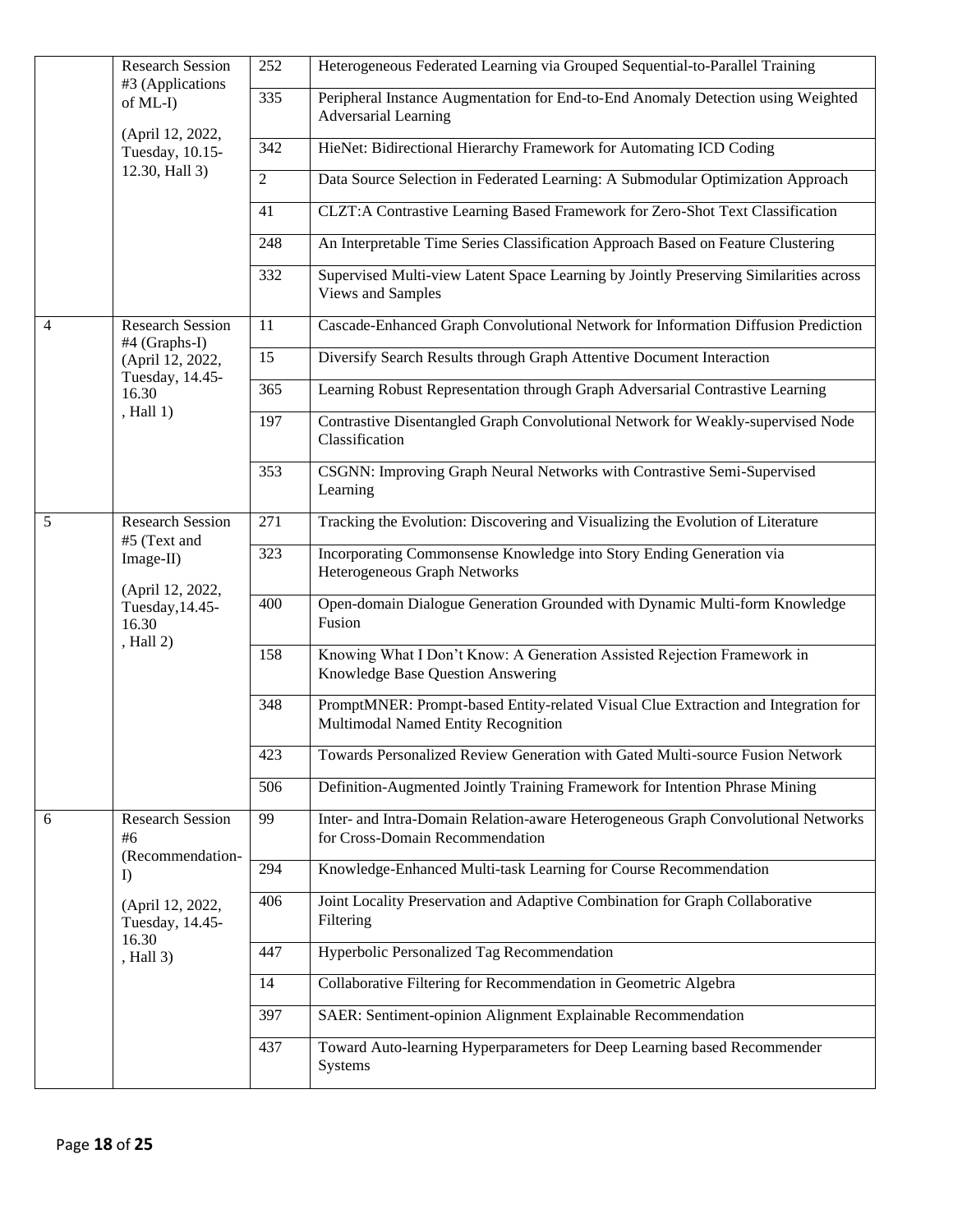| $\overline{7}$ | <b>Research Session</b><br>#7 (Spatio-<br>temporal Data)<br>(April 13, 2022,<br>Wednesday,                            | 200            | JS-STDGN: A Spatial-Temporal Dynamic Graph Network using JS-Graph for Traffic<br>Prediction                            |
|----------------|-----------------------------------------------------------------------------------------------------------------------|----------------|------------------------------------------------------------------------------------------------------------------------|
|                |                                                                                                                       | 311            | When Multitask Learning Make a Difference: Spatio-temporal Joint Prediction for<br>Cellular Trajectories               |
|                | 10.15-12.30, Hall<br>1)                                                                                               | $\overline{7}$ | <b>Efficient Retrieval of Top-k Weighted Spatial Triangles</b>                                                         |
|                |                                                                                                                       | 47             | DIOT: Detecting Implicit Obstacles from Trajectories                                                                   |
|                |                                                                                                                       | 267            | Exploring Sub-skeleton Trajectories for Interpretable Recognition of Sign Language                                     |
|                |                                                                                                                       | 494            | Significant Engagement Community Search on Temporal Networks                                                           |
|                |                                                                                                                       | 510            | Influence Computation for Indoor Spatial Objects                                                                       |
|                |                                                                                                                       | 516            | NavFPNet: A Unified Framework for Network Localization in GPS-free Navigation<br>Scenarios                             |
| $8\,$          | <b>Research Session</b><br>#8<br>(Recommendation-                                                                     | 64             | M^3-IB: A Memory-augment Multi-modal Information Bottleneck Model for Next-<br>item Recommendation                     |
|                | II<br>(April 13, 2022,                                                                                                | 75             | Fully Utilizing Neighbors for Session-based Recommendation with Graph Neural<br>Networks                               |
|                | Wednesday,                                                                                                            | 258            | Enhancing Graph Convolution Network for Novel Recommendation                                                           |
|                | 10.15-12.30, Hall<br>2)                                                                                               | 301            | PMAR: Multi-Aspect Recommendation Based on Psychological Gap                                                           |
|                |                                                                                                                       | 133            | Graph Neural Networks with Dynamic and Static Representations for Social<br>Recommendation                             |
|                |                                                                                                                       | 228            | GISDCN: A Graph-based Interpolation Sequential Recommender with Deformable<br><b>Convolutional Network</b>             |
|                |                                                                                                                       | 359            | Core Interests Focused Self-Attention for Sequential Recommendation                                                    |
| 9              | <b>Research Session</b><br>#9 (Applications<br>of ML-II)<br>(April 13, 2022,<br>Wednesday,<br>10.15-12.30, Hall<br>3) | 51             | CaSS: A Channel-aware Self-supervised Representation Learning Framework for<br>Multivariate Time Series Classification |
|                |                                                                                                                       | 312            | Transportation-mode Aware Travel Time Estimation via Meta-learning                                                     |
|                |                                                                                                                       | 380            | Efficient Consensus Motif Discovery of All Lengths in Multiple Time Series                                             |
|                |                                                                                                                       | 459            | LiteWSC: a Lightweight Framework for Web-Scale Spectral Clustering                                                     |
|                |                                                                                                                       | 40             | MetisRL: A Reinforcement Learning Approach for Dynamic Routing in Data Center<br>Networks                              |
|                |                                                                                                                       | 128            | Learning Evolving Concepts with Online Class Posterior Probability                                                     |
|                |                                                                                                                       | 290            | A Trace Ratio Maximization Method for Parameter Free Multiple Kernel Clustering                                        |
| 10             | <b>Research Session</b><br>#10 (Algorithms-I)<br>(April 13, 2022,                                                     | 181            | Improving Information Cascade Modeling by Social Topology and Dual Role User<br>Dependency                             |
|                | Wednesday,<br>14.30-16.15, Hall                                                                                       | 277            | Mining Negative Sequential Rules from Negative Sequential Patterns                                                     |
|                | 1)                                                                                                                    | 287            | CrossIndex: Memory-Friendly And Session-Aware Index for Supporting Crossfilter in<br>Interactive Data Exploration      |
|                |                                                                                                                       | 489            | Hierarchical Bitmap Indexing for Range Queries on Multidimensional Arrays                                              |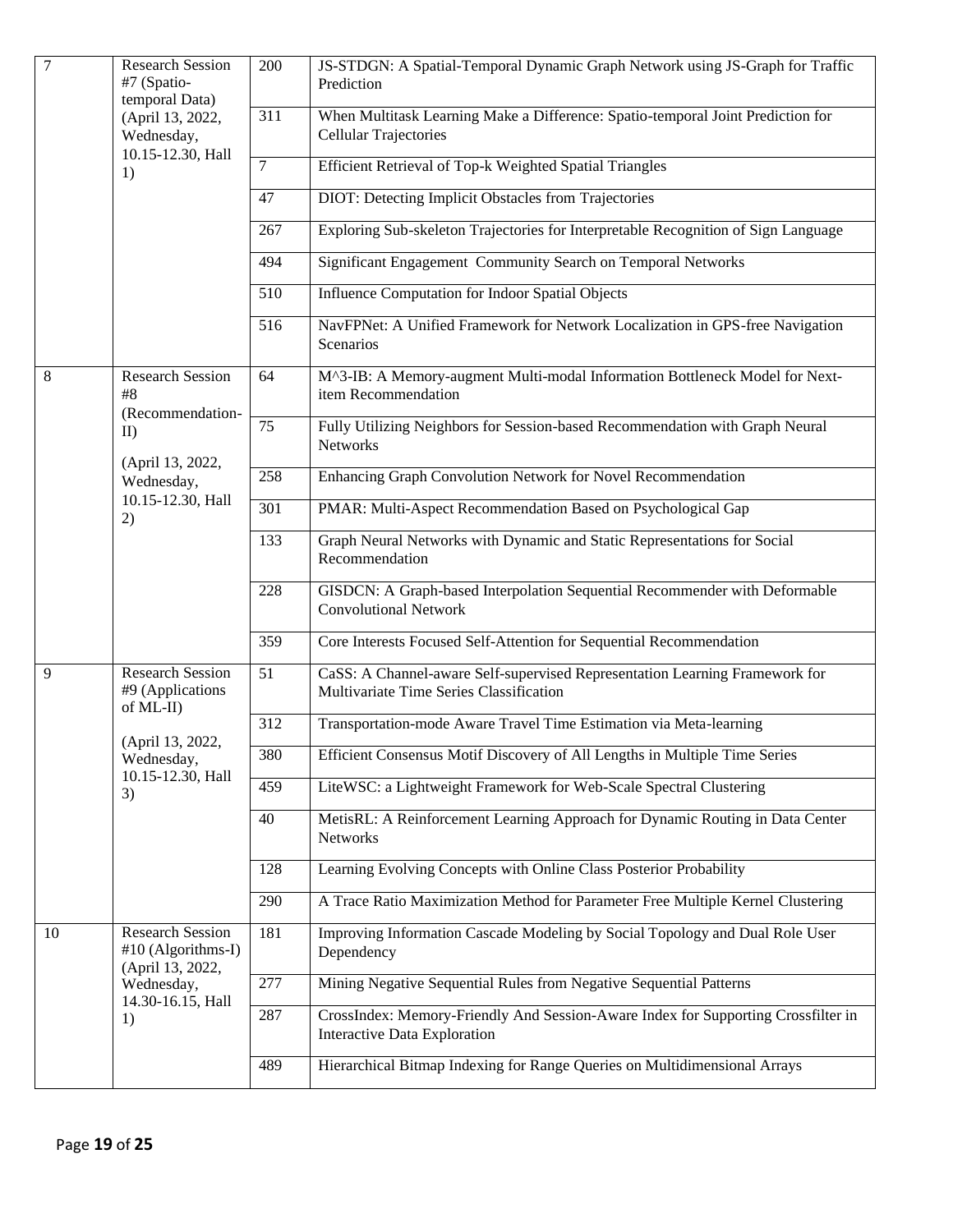|    |                                                                                                        | 261             | A Novel Null-invariant Temporal Measure to Discover Partial Periodic Patterns in<br>Non-uniform Temporal Databases  |
|----|--------------------------------------------------------------------------------------------------------|-----------------|---------------------------------------------------------------------------------------------------------------------|
|    |                                                                                                        | 418             | A Two-phase Approach for Recognizing Tables with Complex Structures                                                 |
|    |                                                                                                        | 467             | A Dynamic Heterogeneous Graph Perception Network with Time-Based Mini-Batch<br>for Information Diffusion Prediction |
| 11 | <b>Research Session</b><br>$#11$ , (Systems)<br>(April 13, 2022,                                       | 310             | HEM: A Hardware-aware Event Matching Algorithm for Content-based Pub/Sub<br><b>Systems</b>                          |
|    | Wednesday,<br>14.30-16.15, Hall                                                                        | 396             | RotorcRaft: Scalable Follower-Driven Raft on RDMA                                                                   |
|    | 2)                                                                                                     | 545             | Efficient Matrix Computation for SGD-based Algorithms on Apache Spark                                               |
|    |                                                                                                        | 204             | Parallel Pivoted Subgraph Filtering with Partial Coding Trees on GPU                                                |
|    |                                                                                                        | 317             | Txchain: Scaling Sharded Decentralized Ledger via Chained Transaction Sequences                                     |
|    |                                                                                                        | 471             | Zebra: An Efficient, RDMA-Enabled Distributed Persistent Memory File System                                         |
| 12 | <b>Research Session</b><br>#12 (Applications                                                           | $\overline{6}$  | Hierarchical Attention Factorization Machine for CTR Prediction                                                     |
|    | of ML-III)<br>(April 13, 2022,<br>Wednesday,                                                           | $\overline{35}$ | MCRF: Enhancing CTR Prediction Models via Multi-Channel Feature Refinement<br>Framework                             |
|    | 14.30-16. 15, Hall                                                                                     | 185             | Semi-Supervised Graph Learning with Few Labeled Nodes                                                               |
|    | 3)                                                                                                     | 328             | A Deep Reinforcement Learning Based Dynamic Pricing Algorithm in Ride-hailing                                       |
|    |                                                                                                        | 87              | InDISP: An Interpretable Model for Dynamic Illness Severity Prediction                                              |
|    |                                                                                                        | 249             | Generative Adversarial Imitation Learning to Search in Branch-and-Bound Algorithms                                  |
|    |                                                                                                        | 373             | Market-aware Dynamic Person-Job Fit with Hierarchical Reinforcement Learning                                        |
| 13 | <b>Research Session</b><br>#13 (Security)<br>(April 13, 2022,<br>Wednesday,<br>16.30-18.00, Hall<br>1) | 21              | ADAPT: Adversarial Domain Adaptation with Purifier Training for Cross-domain<br><b>Credit Risk Forecasting</b>      |
|    |                                                                                                        | 345             | Poisoning Attacks on Fair Machine Learning                                                                          |
|    |                                                                                                        | 284             | Bi-Level Selection via Meta Gradient for Graph-based Fraud Detection                                                |
|    |                                                                                                        | 344             | Contrastive Learning for Insider Threat Detection                                                                   |
|    |                                                                                                        | 355             | Metadata Privacy Preservation for Blockchain-based Healthcare Systems                                               |
|    |                                                                                                        | 384             | Blockchain-Based Encrypted Image Storage and Search in Cloud Computing                                              |
| 14 | <b>Research Session</b>                                                                                | 223             | Semantic-based Data Augmentation for Math Word Problems                                                             |
|    | #14 (Text and<br>Image-III)<br>(April 13, 2022,<br>Wednesday,<br>16.30-18.00, Hall<br>2)               | 455             | Aligning Internal Regularity and External Influence of Multi-Granularity for Temporal<br>Knowledge Graph Embedding  |
|    |                                                                                                        | 518             | FalCon: A Faithful Contrastive Framework for Response Generation in TableQA<br>Systems                              |
|    |                                                                                                        | 80              | Tipster: A Topic-Guided Language Model for Topic-Aware Text Segmentation                                            |
|    |                                                                                                        | 155             | Predicting Rumor Veracity on Social Media with Graph Structured Multi-task Learning                                 |
|    |                                                                                                        | 188             | KAAS: A Keyword-Aware Attention Abstractive Summarization Model for Scientific<br>Articles                          |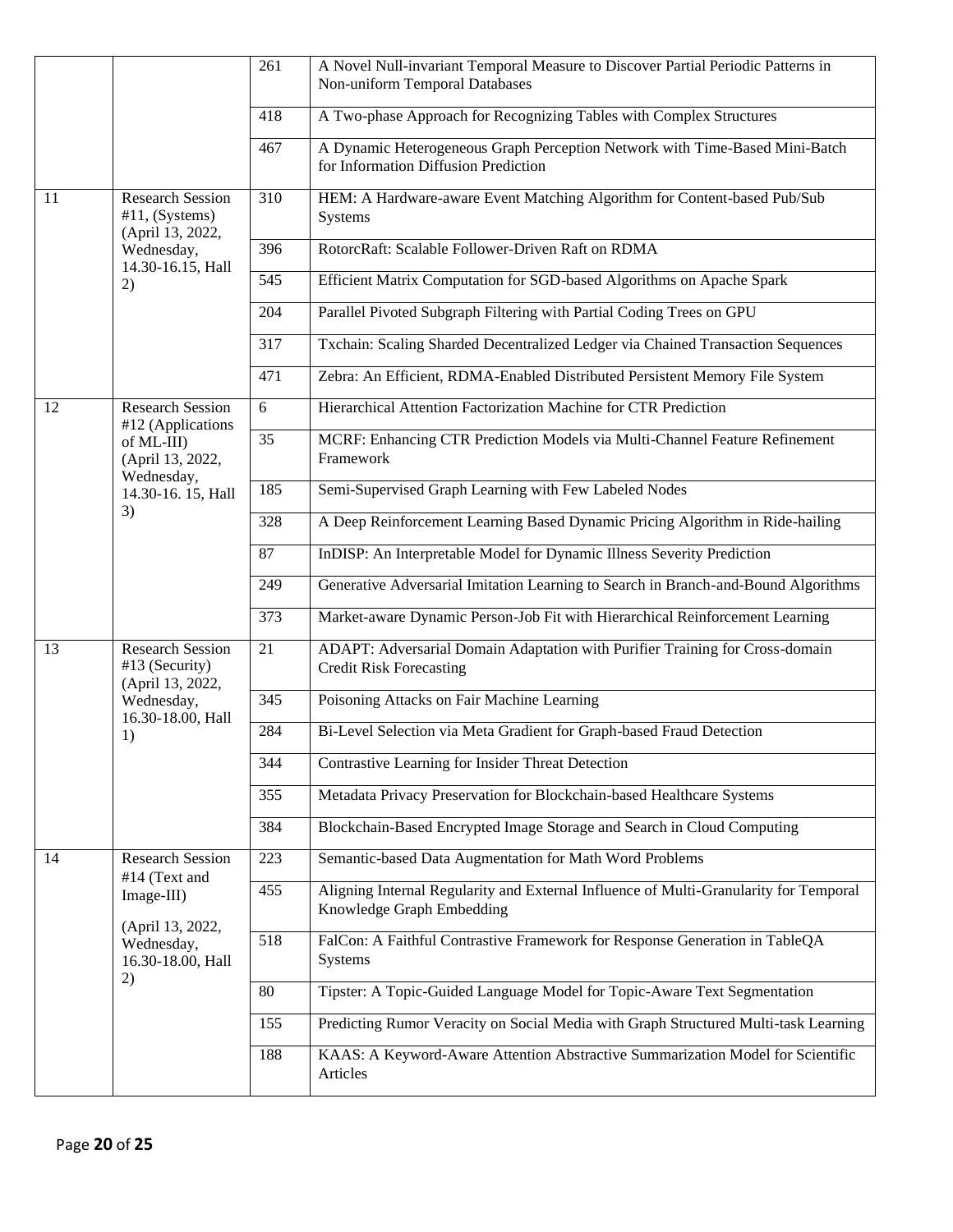|           |                                                        | 198 | PERM: Pre-training Question Embeddings via Relation Map for Improving Knowledge<br>Tracing                                   |
|-----------|--------------------------------------------------------|-----|------------------------------------------------------------------------------------------------------------------------------|
| 15<br>#15 | <b>Research Session</b>                                | 98  | On Glocal Explainability of Graph Neural Networks                                                                            |
|           |                                                        | 337 | Temporal Network Embedding with Motif Structural Features                                                                    |
|           | (Graphs-II)<br>(April 13, 2022,<br>Wednesday,          | 392 | What Affects the Performance of Models? Sensitivity Analysis of Knowledge Graph<br>Embedding                                 |
|           | 16.30-18.00, Hall<br>3)                                | 123 | CollaborateCas: Popularity Prediction of Information Cascades based on Collaborative<br><b>Graph Attention Networks</b>      |
|           |                                                        | 356 | IncreGNN: Incremental Graph Neural Network Learning by Considering Node and<br>Parameter Importance                          |
|           |                                                        | 427 | Representation Learning in Heterogeneous Information Networks Based on Hyper<br><b>Adjacency Matrix</b>                      |
| 16        | <b>Research Session</b><br>#16 (Algorithms-            | 194 | Discovering Bursting Patterns over Streaming Graphs                                                                          |
|           | II                                                     | 327 | GHStore: A High Performance Global Hash based Key Value Store                                                                |
|           | (April 14, 2022,<br>Thursday, 10.15-<br>12.30, Hall 1) | 533 | Membership Algorithm for Single-Occurrence Regular Expressions with Shuffle and<br>Counting                                  |
|           |                                                        | 10  | (p, n)-core: signed core decomposition in signed networks                                                                    |
|           |                                                        | 120 | TROP: Task Ranking Optimization Problem on Crowdsourcing Service Platform                                                    |
|           |                                                        | 240 | HATree: A Hotness-Aware Tree Index with In-Node Hotspot Cache for NVM/DRAM-<br><b>Based Hybrid Memory Architecture</b>       |
|           |                                                        | 349 | Utilizing Expert Knowledge and Contextual Information for Sample-limited Causal<br><b>Graph Construction</b>                 |
|           |                                                        | 463 | Towards Semantic correspondence between Statistical Reasoning, OLAP and<br>Association Rule Mining: Semantics and Pragmatics |
| 17        | <b>Research Session</b><br>#17                         | 300 | Learning Social Influence from Network Structure for Recommender Systems                                                     |
|           | (Recommendation-<br>$III$ )                            | 398 | Meta-path Enhanced Lightweight Graph Neural Network for Social Recommendation                                                |
|           |                                                        | 402 | Multi-view Multi-behavior Contrastive Learning in Recommendation                                                             |
|           | (April 14, 2022,<br>Thursday, 10.15-<br>12.30, Hall 2) | 452 | Diffusion-based Graph Contrastive Learning for Recommendation with Implicit<br>Feedback                                      |
|           |                                                        | 354 | Deep Graph Mutual Learning for Cross-domain Recommendation                                                                   |
|           |                                                        | 453 | GELibRec: Third-Party Libraries Recommendation Using Graph Neural Network                                                    |
| 18        | <b>Research Session</b>                                | 135 | Temporal Knowledge Graph Entity Alignment via Representation Learning                                                        |
|           | #18 (Applications<br>of ML-IV)                         | 208 | Human Mobility Identification by Deep Behavior Relevant Location Representation                                              |
|           | (April 14, 2022,<br>Thursday, 10.15-<br>12.30, Hall 3) | 469 | Dual Confidence Learning Network for Open-World Time Series Classification                                                   |
|           |                                                        | 530 | Port Container Throughput Prediction Based on Variational AutoEncoder                                                        |
|           |                                                        | 150 | Robust Dynamic Pricing in Online Markets with Reinforcement Learning                                                         |
|           |                                                        | 246 | Multi-Memory enhanced Separation Network for Indoor Temperature Prediction                                                   |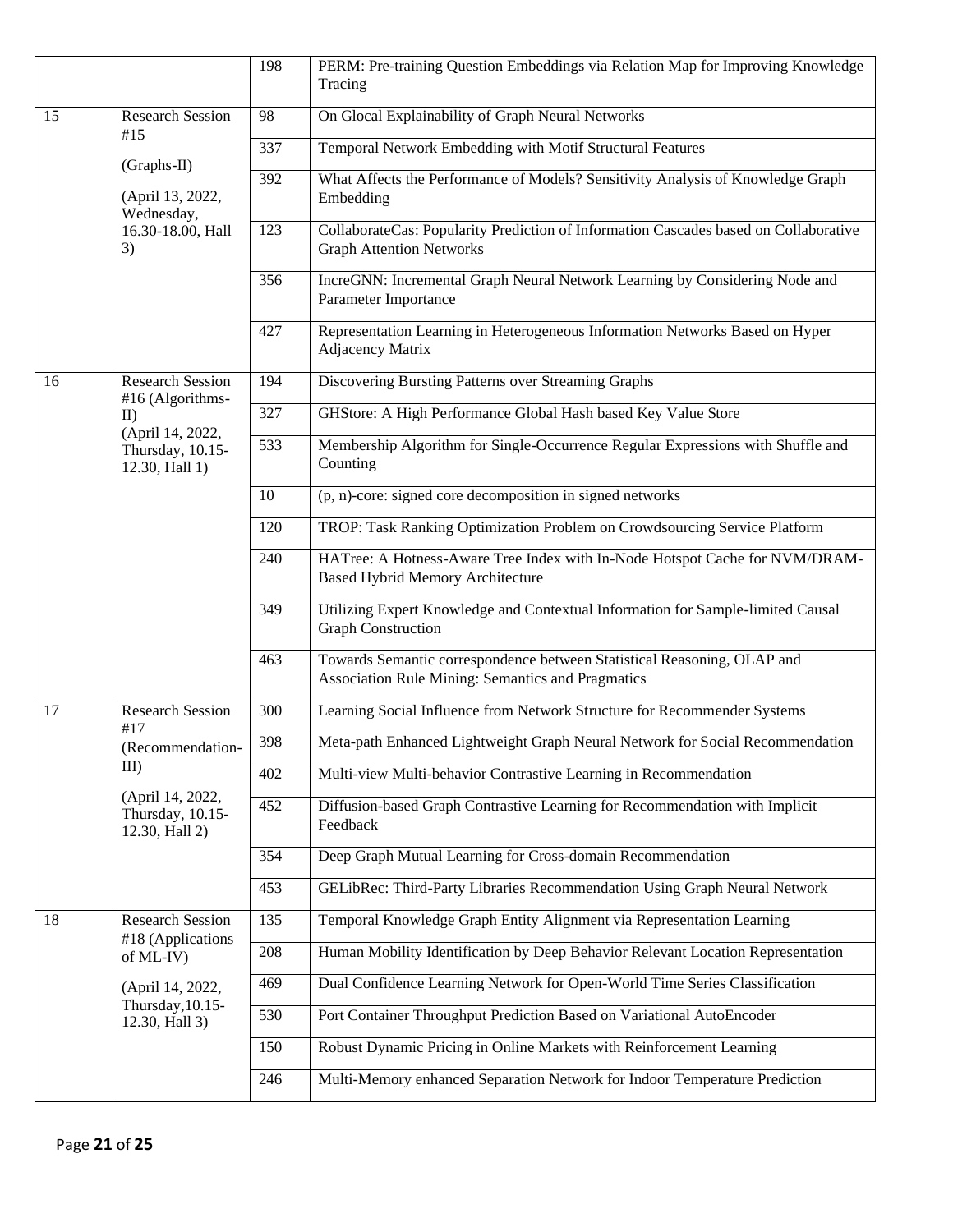|    |                                                                                                                    | 422 | TEALED: A Multi-Step Workload Forecasting Approach Using Time-Sensitive EMD<br>and Auto LSTM Encoder-Decoder         |
|----|--------------------------------------------------------------------------------------------------------------------|-----|----------------------------------------------------------------------------------------------------------------------|
| 19 | <b>Research Session</b><br>#19 (Knowledge<br>Bases)<br>(April 14, 2022,<br>Thursday, 14.30-<br>16.15, Hall 1)      | 44  | Triple-as-Node Knowledge Graph and Its Embeddings                                                                    |
|    |                                                                                                                    | 170 | LeKAN: Extracting Long-tail Relations via Layer-Enhanced Knowledge-Aggregation<br>Networks                           |
|    |                                                                                                                    | 264 | TRHyTE: Temporal Knowledge Graph Embedding based on Temporal-Relational<br>Hyperplanes                               |
|    |                                                                                                                    | 168 | ExKGR: Explainable Multi-hop Reasoning for Evolving Knowledge Graph                                                  |
|    |                                                                                                                    | 243 | Improving Core Path Reasoning for the Weakly Supervised Knowledge Base Question<br>Answering                         |
|    |                                                                                                                    | 360 | Counterfactual-guided and Curiosity-driven Multi-Hop Reasoning over Knowledge<br>Graph                               |
|    |                                                                                                                    | 388 | Visualizable or Non-visualizable? Exploring the Visualizability of Concepts in Multi-<br>modal Knowledge Graph       |
| 20 | <b>Research Session</b><br>#20 (Text and                                                                           | 90  | Information Networks based Multi-semantic Data Embedding for Entity Resolution                                       |
|    | Image-IV)                                                                                                          | 269 | Empowering Transformer with Hybrid Matching Knowledge for Entity Matching                                            |
|    | (April 14, 2022,<br>Thursday, 14.30-<br>16.15, Hall 2)                                                             | 445 | Fake Restaurant Review Detection Using Deep Neural Networks with Hybrid Feature<br><b>Fusion Method</b>              |
|    |                                                                                                                    | 179 | Medical image fusion based on pixel-level nonlocal self-similarity prior and<br>optimization                         |
|    |                                                                                                                    | 187 | Knowledge-enhanced Interactive Matching Network for Multi-turn Response Selection<br>in Medical Dialogue Systems     |
|    |                                                                                                                    | 268 | A Three-Stage Curriculum Learning Framework with Hierarchical Label Smoothing for<br>Fine-Grained Entity Typing      |
|    |                                                                                                                    | 395 | TaskSum: Task-Driven Extractive Text Summarization for Long News Documents<br><b>Based on Reinforcement Learning</b> |
| 21 | <b>Research Session</b><br>#21<br>(Recommendation-<br>IV) (April 14,<br>Thursday, 2022,<br>14.30-16.15, Hall<br>3) | 12  | MDKE: Multi-level Disentangled Knowledge-Based Embedding for Recommender<br>Systems                                  |
|    |                                                                                                                    | 401 | Intention Adaptive Graph Neural Network for Category-aware Session-based<br>Recommendation                           |
|    |                                                                                                                    | 430 | Gated Hypergraph Neural Network for Scene-aware Recommendation                                                       |
|    |                                                                                                                    | 13  | Multi-Behavior Recommendation with Two-Level Graph Attentional Networks                                              |
|    |                                                                                                                    | 157 | Toward Paper Recommendation by Jointly Exploiting Diversity and Dynamics in<br>Heterogeneous Information Networks    |
|    |                                                                                                                    | 166 | Enhancing Session-based Recommendation with Global Context Information and<br>Knowledge Graph                        |

### 6. Industry Sessions (All timings are as per Indian Standard Time (IST) (UTC + 05:30))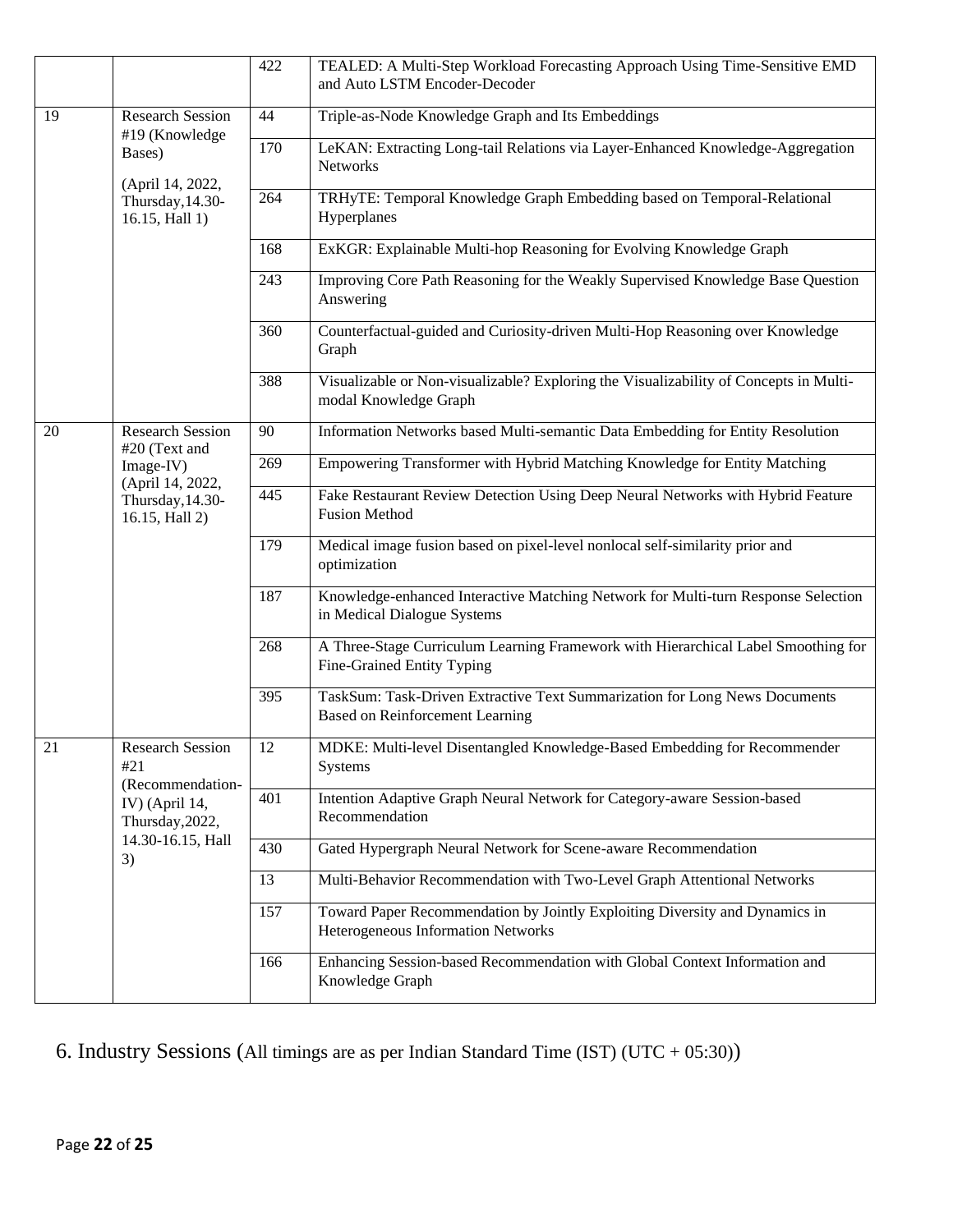| <b>Industry</b><br><b>Session</b><br>Id | <b>Session Name</b><br>(Date, Time,<br>and Hall)                                                                                  | Paper<br>ID | <b>Paper Title</b>                                                                                                                                                                                               |
|-----------------------------------------|-----------------------------------------------------------------------------------------------------------------------------------|-------------|------------------------------------------------------------------------------------------------------------------------------------------------------------------------------------------------------------------|
| $\mathbf{1}$                            | <b>Industry Session</b><br>#1 Advancing<br>Recommendation<br>Systems<br>(April 12, 2022,<br>Tuesday, 10.15-<br>12.30<br>, Hall 4) | 553         | A Joint Framework for Explainable Recommendation with Knowledge Reasoning and<br><b>Graph Representation</b><br>Authors: Zhang, Luhao; Fang, Ruiyu; Yang, Tianchi; Hu, Maodi; Shi, Chuan; Li, Tao;<br>Wang, Dong |
|                                         |                                                                                                                                   | 568         | XDM: Improving Sequential Deep Matching with Unclicked User Behaviors for<br>Recommender System<br>Authors: Lv, Fuyu; Li, Mengxue; Guo, Tonglei; Yu, Changlong; Sun, Fei; Jin, Taiwei; Ng,<br>Wilfred            |
|                                         |                                                                                                                                   | 584         | Mitigating Popularity Bias in Recommendation via Counterfactual Inference (Industry<br>Track) Ming He<br>Authors: He, Ming; Li, Changshu; Hu, Xinlei; Chen, Xin; Wang, Jiwen                                     |
|                                         |                                                                                                                                   | 594         | Efficient Dual-process Cognitive Recommender Balancing Accuracy and Diversity<br>Zhongyu Wei<br>Authors: Gao, Yixu; Shao, Kun; Duan, Zhijian; Wei, Zhongyu*; Li, Dong; Wang, Bin; Zhao,<br>Mengchen; Hao, Jianye |
|                                         |                                                                                                                                   | 629         | Learning and Fusing Multiple User Interest Representations for Sequential<br>Recommendation<br>Authors: He, Ming; Han, Tianshuo; Ding, Tianyu                                                                    |
| $\overline{2}$                          | <b>Industry Session</b><br># 2 Data<br>Management and<br>Search<br>(April 13, 2022,<br>Wednesday,<br>10.15-12.30<br>Hall 4)       |             | Invited talk Title: DocLens: Digiizing healthcare documents<br>By Gaurav Aggarwal, Sujoy Paul, Narayan Hegde<br>Google                                                                                           |
|                                         |                                                                                                                                   | 627         | Query-Document Topic Mismatch Detection Manish Gupta<br>Authors: Chelaramani, Sahil; Chatterjee, Ankush; Damani, Sonam; Narahari, Kedhar<br>Nath; Joshi, Meghana; Gupta, Manish; Agrawal, Puneet                 |
|                                         |                                                                                                                                   | 561         | Beyond QA: 'Heuristic QA' Strategies in JIMI<br>Authors: Song, Shuangyong; Zou, Bo; Lin, Jianghua; Yu, Xiaoguang; He, Xiaodong                                                                                   |
|                                         |                                                                                                                                   | 571         | SQLG+: Efficient k-hop Query Processing on RDBMS Li Zeng<br>Authors: Zeng, Li; Zhou, Jinhua; Qin, Shijun; Cai, Haoran; Zhao, Rongqian; Chen, Xin                                                                 |
| 3                                       | <b>Industry Session</b><br>#3 Industrial<br>Machine<br>Learning<br>Applications<br>(April 14, 2022,                               | 570         | Modeling Long-Range Travelling Times with Big Railway Data<br>Authors: Sun, Wenya; Grubenman, Tobias; Cheng, Reynold; Kao, Ben; Ching, Wai-Ki                                                                    |
|                                         |                                                                                                                                   | 579         | Multi-scale Time Based Stock Appreciation Ranking Prediction via Price Co-movement<br>Discrimination<br>Authors: Xu, Ruyao; Cheng, Dawei; Chen, Cen; Luo, Siqiang; Luo, Yifeng; Qian, Weining                    |
|                                         | Thursday, 10.15-<br>12.30<br>, Hall $4$ )                                                                                         | 591         | RShield: A Refined Shield for Complex Multi-Step Attack Detection based on Temporal<br>Graph Network                                                                                                             |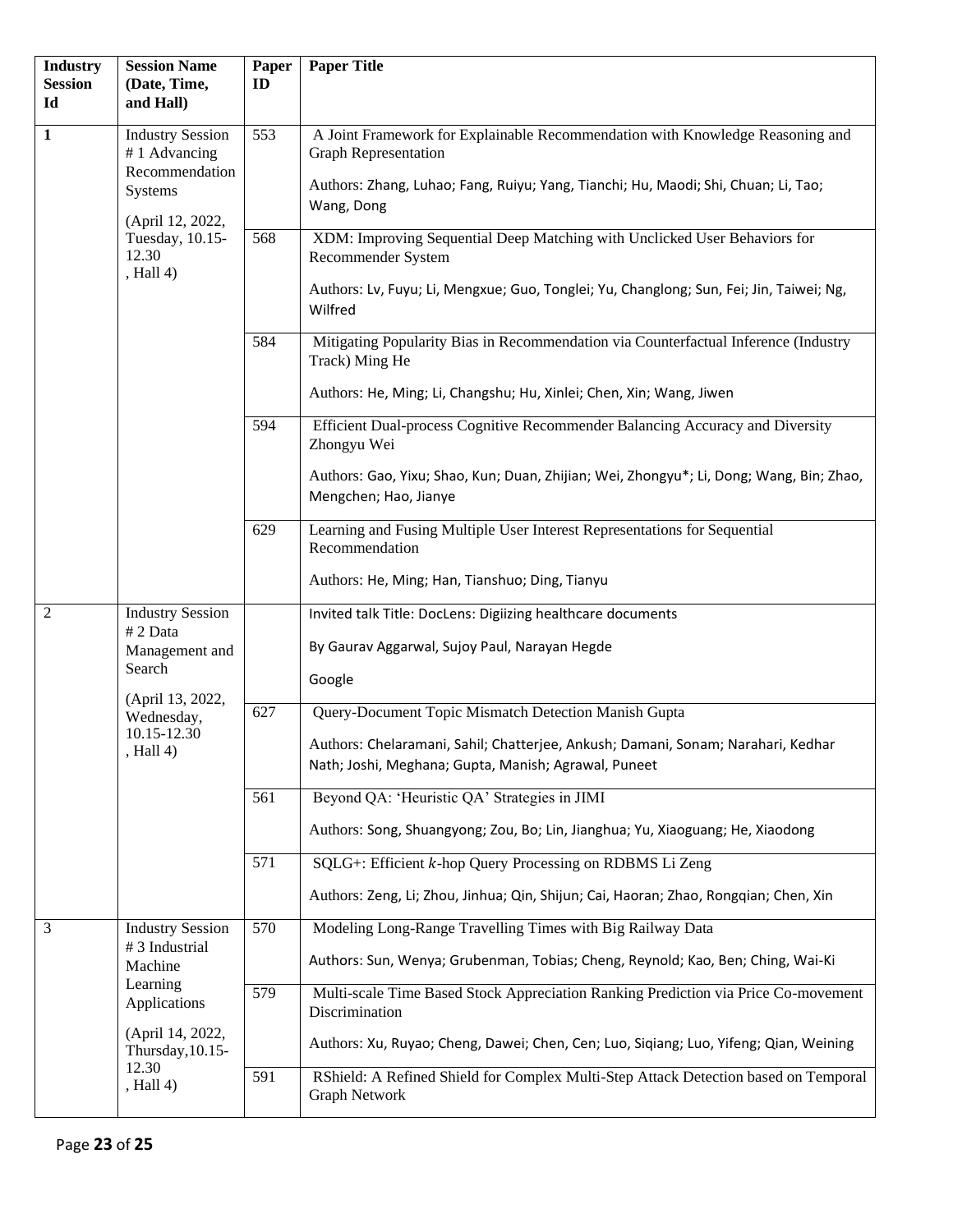|     | Authors: Yang, Weiyong; Gao, Peng; Huang, Hao; Wei, Xingshen; Liu, Wei; Zhu, Shishun;<br>Luo, Wang           |
|-----|--------------------------------------------------------------------------------------------------------------|
| 592 | Inter-and-Intra Domain Attention Relational Inference for Cabinet Temperature<br>Prediction in Data Center   |
|     | Authors: Shen, Fang; Li, Zhan; Pan, Bing; Zhang, Ziwei; Wang, Xin; Wang, Jialong; Zhao,<br>Wendy; Zhu, Wenwu |

### 7. Demo and PhD Consortium Session (April 12, 2022, 13.30-14.45, Tuesday, Hall 1), (All timings are as per Indian Standard Time (IST) (UTC + 05:30))

| <b>Session</b><br><b>Name</b> | Pape<br>r ID | <b>Paper Title</b>                                                                                                                                                                                                                                                                                        |
|-------------------------------|--------------|-----------------------------------------------------------------------------------------------------------------------------------------------------------------------------------------------------------------------------------------------------------------------------------------------------------|
| Demo and<br>PhD<br>Consortium | 598          | An Interactive Data Imputation System                                                                                                                                                                                                                                                                     |
|                               |              | Authors: Yangyang Wu (Zhejiang University); Xiaoye Miao (Zhejiang University); Yuchen Peng (Zhejiang<br>University); Lu Chen (Zhejiang University); Yunjun Gao (Zhejiang University); Jianwei Yin (Zhejiang<br>University).                                                                               |
|                               | 599          | FoodChain: A Food Delivery Platform Based on Blockchain for Keeping Data Privacy                                                                                                                                                                                                                          |
|                               |              | Authors: Rodrigo B Folha (Federal University of Pernambuco); Valéria Times (Federal University of<br>Pernambuco); Arthur Carvalho (Miami University); André Araújo (Federal University of Alagoas); Henrique<br>Couto (Federal University of Alagoas); Flaviano Viana (Federal University of Pernambuco). |
|                               | 601          | A scalable lightweight RDF knowledge retrieval system                                                                                                                                                                                                                                                     |
|                               |              | Authors: Yuming Lin (Guilin University of Electronic Techonlogy); Chuangxin Fang (Guilin University of<br>Electronic Technology).                                                                                                                                                                         |
|                               | 603          | CO-AutoML: An Optimizable Automated Machine Learning System                                                                                                                                                                                                                                               |
|                               |              | Authors: Chunnan Wang (HIT); Hongzhi Wang (Harbin Institute of Technology); Xu Bo (Harbin Institute of<br>Technology); Xintong Song (Harbin Institute of Technology); Xiangyu Shi (Harbin Institute of Technology);<br>Yuhao Bao (Harbin Institute of Technology).                                        |
|                               | 604          | OIIKM: A System for Discovering Implied Knowledge from Spatial Datasets Using Ontology                                                                                                                                                                                                                    |
|                               |              | Authors: Long Wang (Guilin University Of Electronic Technology)*; Xuguang Bao (Guilin University of<br>Electronic Technology); Liang Chang (Guilin University of Electronic Technology); Tianlong Gu (Guilin<br>University Of Electronic Technology).                                                     |
|                               | 608          | IDMBS: An Interactive System to Find Interesting Co-location Patterns Using SVM                                                                                                                                                                                                                           |
|                               |              | Authors: Yuxiang Zhang (Guilin University of Electronic Technology)*; Xuguang Bao (Guilin University of<br>Electronic Technology); Liang Chang (Guilin University of Electronic Technology); Tianlong Gu (Guilin<br>University Of Electronic Technology).                                                 |
|                               | 609          | A Secure Trajectory Similarity Search System                                                                                                                                                                                                                                                              |
|                               |              | Authors: Yiping Teng (Shenyang Aerospace University); Fanyou Zhao (Shenyang Aerospace University);<br>Jiayv Liu (Shenyang Aerospace University); Mengfan Zhang (Shenyang Aerospace University); Jihang Duan<br>(Shenyang Aerospace University); Zhan Shi (Shenyang Aerospace University).                 |